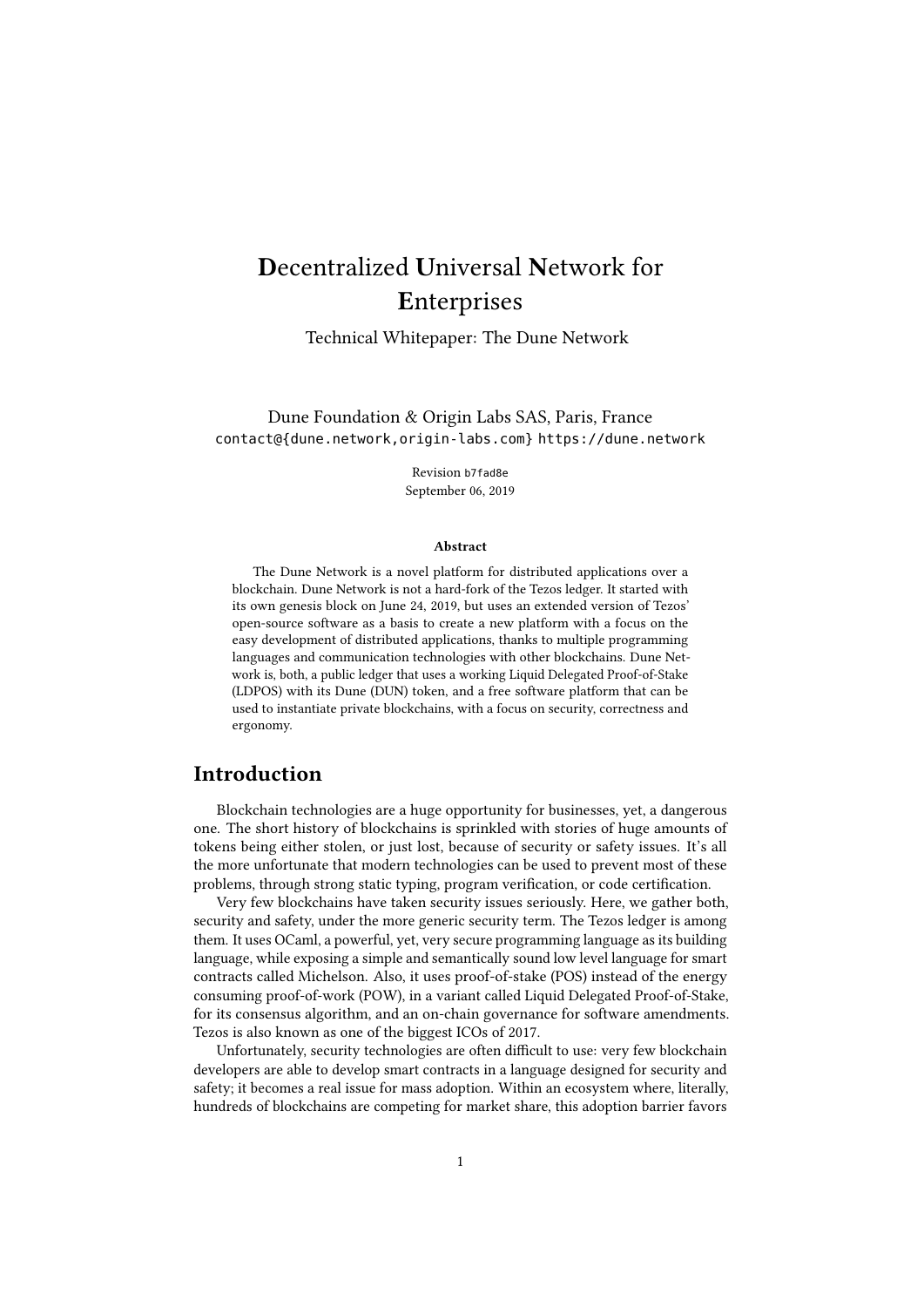safety-negligent technologies. The small number of delivered projects on the Tezos blockchain, compared to the number of announcements, and the general inertia of the whole Tezos ecosystem are evidence of this problem.

We have started developing the Dune Network on top of the Tezos software, as an independent blockchain, with a focus on security, but also, on accessibility for developers and attractivity for users, with an ambition to deliver the first fully distributed, universal, academic-level business-oriented blockchain platform.

All of our work on the Dune Network benefits from the vast experience our technical team gathered during the recent years, working on the prototype of Tezos, its ICO platform, the Tezos node before launch, TzScan (the most popular block explorer for Tezos), Liquidity (a smart-contract language for Tezos over Michelson), and Ironmin, an improved storage layer for Tezos.

Dune Network is a multi-Language blockchain: in addition to high-level languages on top of Michelson, it provides the ability to develop smart contracts in several other programming languages, ranging from low to high safety, aiding the developers progressively raise the safety and correctness standards of their contracts as they get acquainted with Dune's technology. Dune's initial ecosystem has been built to onboard, train, and proactively support developers targetting the Dune Network.

The Dune Network also features on-chain project governance by the community, via multiple mechanisms:

- 1. the election of a Dune Council at the Dune Foundation. (This council is responsible for leading the project from a software and business development point of view.),
- 2. a Treasury for grants,
- 3. and a Veto-system for software amendments.

The Dune Network consists of a complete ecosystem, with block explorers, software and hardware wallets, and numerous promising dApps, for notarization or financial assets for example. Our prime efforts will focus on building a rich ecosystem of applications, accessible across all modern media.

## **Contents**

| $\mathbf{1}$ | <b>Dune Security and Safety</b> |                                                                           | 3              |  |
|--------------|---------------------------------|---------------------------------------------------------------------------|----------------|--|
|              | 1.1                             | Security through Programming Languages                                    | $\overline{4}$ |  |
|              | 12.                             | Formal Methods: Verification and Certification                            | $\overline{4}$ |  |
|              | Dune On-Chain Governance        |                                                                           |                |  |
|              | 2.1                             |                                                                           | 5              |  |
|              | 2.2.                            | On-Chain Elections for the Dune Council                                   | 6              |  |
|              | 2.3                             |                                                                           | 6              |  |
|              | 2.4                             |                                                                           | 6              |  |
| 3            |                                 | <b>Dune Smart Contract Languages</b>                                      | 7              |  |
|              | 3.1                             |                                                                           | 7              |  |
|              | 3.2                             | Love VM $-$ Long Term Support $\dots \dots \dots \dots \dots \dots \dots$ | 8              |  |
|              | 3.3                             |                                                                           | 9              |  |
|              | 3.4                             |                                                                           | 10             |  |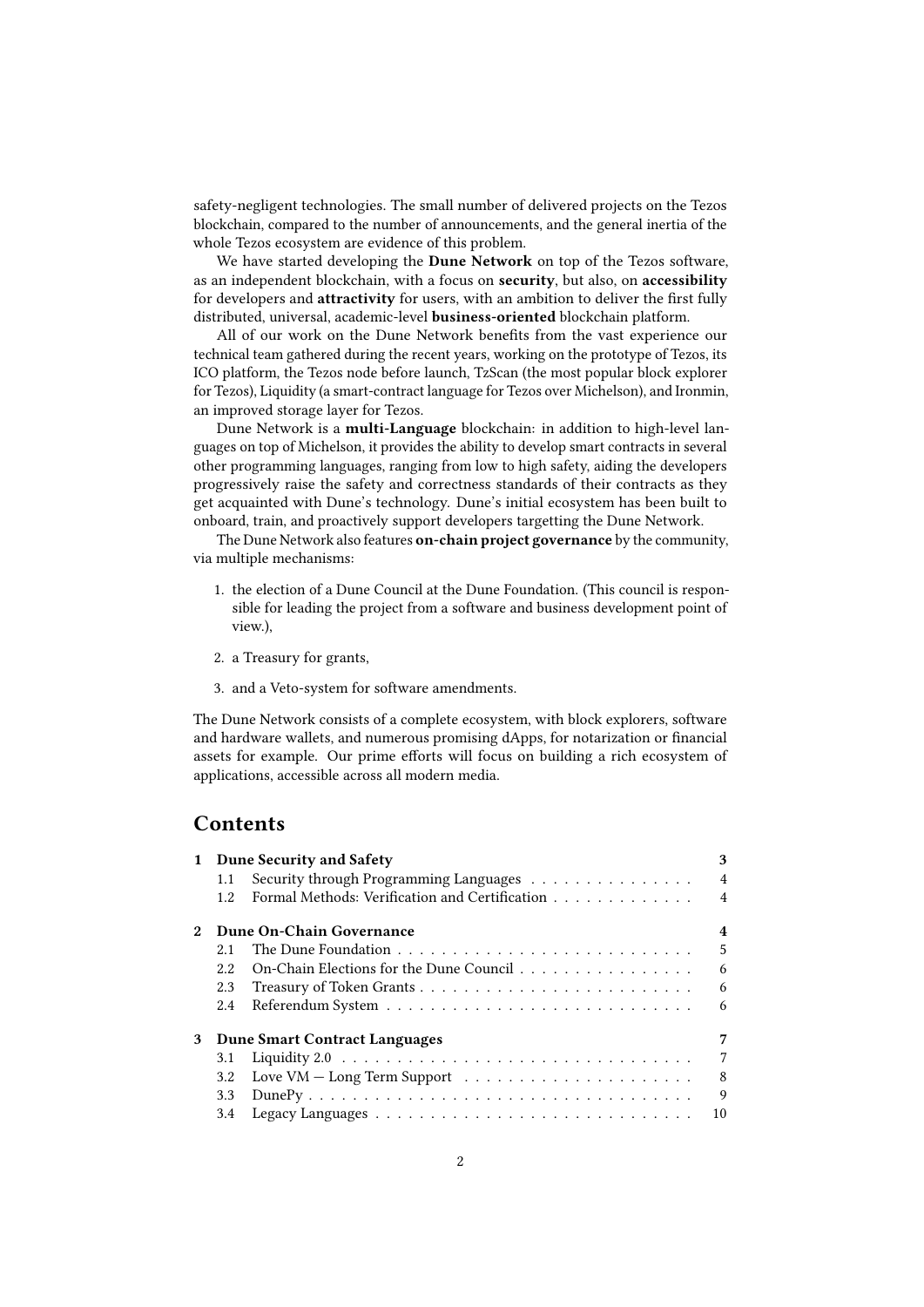|   | 4 Dune DUN Token and Tezos Airdrop                         | 11 |
|---|------------------------------------------------------------|----|
|   | 4.1                                                        | 11 |
|   | 4.2                                                        | 11 |
| 5 | <b>Dune Performance and Management</b>                     | 12 |
| 6 | Dune Subtokens and Standard Contracts                      | 13 |
|   | 6.1                                                        | 13 |
|   | 6.1.1                                                      | 14 |
|   | 6.1.2                                                      | 14 |
|   | 6.2                                                        | 15 |
|   | Integration with Wallets, Block Explorers and dApps<br>6.3 | 17 |
|   | 6.4                                                        | 17 |
| 7 | Dune's Proof-of-Stake Consensus Algorithm                  | 17 |
| 8 | Dune Ecosystem                                             | 18 |
|   | 8.1                                                        | 18 |
|   | 8.2                                                        | 19 |
|   | 8.3                                                        | 19 |
|   | 8.4                                                        | 20 |
| 9 | <b>Dune Development Team</b>                               | 20 |
|   | 10 Roadmap and Calendar                                    | 20 |
|   |                                                            | 21 |
|   |                                                            | 21 |
|   |                                                            | 21 |

## <span id="page-2-0"></span>1 Dune Security and Safety

Focus: security and safety

In traditional financial entities, drastic measures and protocols are in place (in particular on computer and software infrastructure) to manage security risks. Surprisingly, while competing with these entities for the future of financial markets, few blockchains have taken security seriously. Stories of fraud or fraudulent loss are numerous, sometimes for tens or hundreds of millions of dollars $^{1,2}$ .

Dune Network considers security as a critical concern. It is addressed through several means, some of which are already deployed and functional. Among them, is the choice of statically- and strongly-typed programming languages for the node implementation and the for Smart Contracts. Other means include the development of formal-methods tools for the verification and the certification of code, both, within the implementation, and the Smart Contracts

<sup>1</sup> <https://discover.ledger.com/hackstimeline>

<sup>2</sup> <https://github.com/kcchu/awesome-smart-contract-bugs>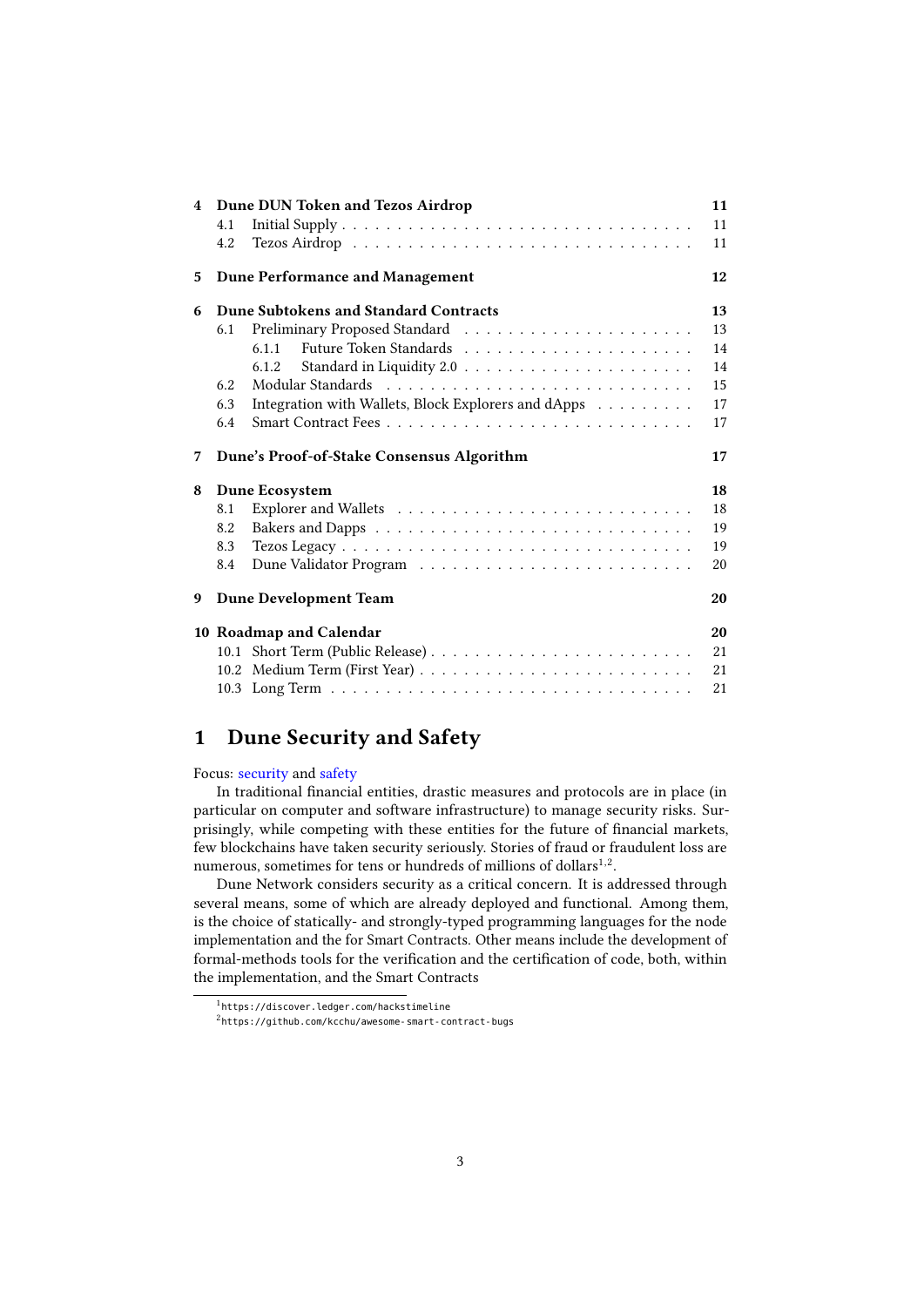## <span id="page-3-0"></span>1.1 Security through Programming Languages

All programming languages are not equivalent: some display a smooth learning curve, whilst others focus on productivity through expressiveness, or on robustness and safety. All languages make a compromise between such qualities.

The heart of Dune Network, the code of the node, is written in OCaml. OCaml is a 30-year old multi-paradigm programming language, with a prime focus on *expressive*ness and correctness.

Expressiveness comes from the use of a core language with semantics close to a mathematical specification. OCaml makes expressing complex ideas as easy and short as writing a mathematical formula.

Correctness comes from the use of strong static typing that enforces a strong discipline on the use of values and functions, ensuring that all function calls are verified at compile time and guaranteed to never fail for type errors.

The combination of these two qualities makes OCaml a language that is as concise and expressive as Python, yet, significantly safer without writing as many tests. OCaml users are usually recognizable by their faith in their code as soon as the compiler accepts it.

OCaml has been used for the development of the Dune Network node, client, baker and endorser. OCaml makes these tools robust, with significantly less bugs than for other blockchains, while still very easy to maintain and extend.

## <span id="page-3-1"></span>1.2 Formal Methods: Verification and Certification

Ethereum introduced the possibility to write Turing-complete Smart Contracts. This power comes with additional vulnerabilities, especially with programming languages having loose semantics, such as Solidity. Now, there are numerous examples of huge losses on Ethereum, starting with the USD 50 million loss of The DAO in June, 2016, and many others such as the Polkadot loss of USD 90 million in November, 2017. Most of these losses could have been avoided with the use of formal methods.

There are usually two methods of addressing such vulnerabilities:

- Verification attempts to prove that a program written in some programming language meets a set of properties. Model checkers or verification frameworks with intermediate languages, like Why3, combined with SMT solvers, such as Alt-Ergo, can be used to perform such a function.
- Certification attempts to directly write the programs in a formal language that guarantees that a set of properties are met. The most famous framework is Coq, a proof assistant that can be used to extract programs from mathematical proofs.

The Dune Network development team includes experts in software verication and formal methods. They will work on the design of a verification platform for Smart Contracts written in the Liquidity 2.0 language, enabling developers to specify and verify their own contracts with state-of-the-art verification tools.

## <span id="page-3-2"></span>2 Dune On-Chain Governance

Focus: governance

The on-chain governance in the Dune Network is divided in three parts: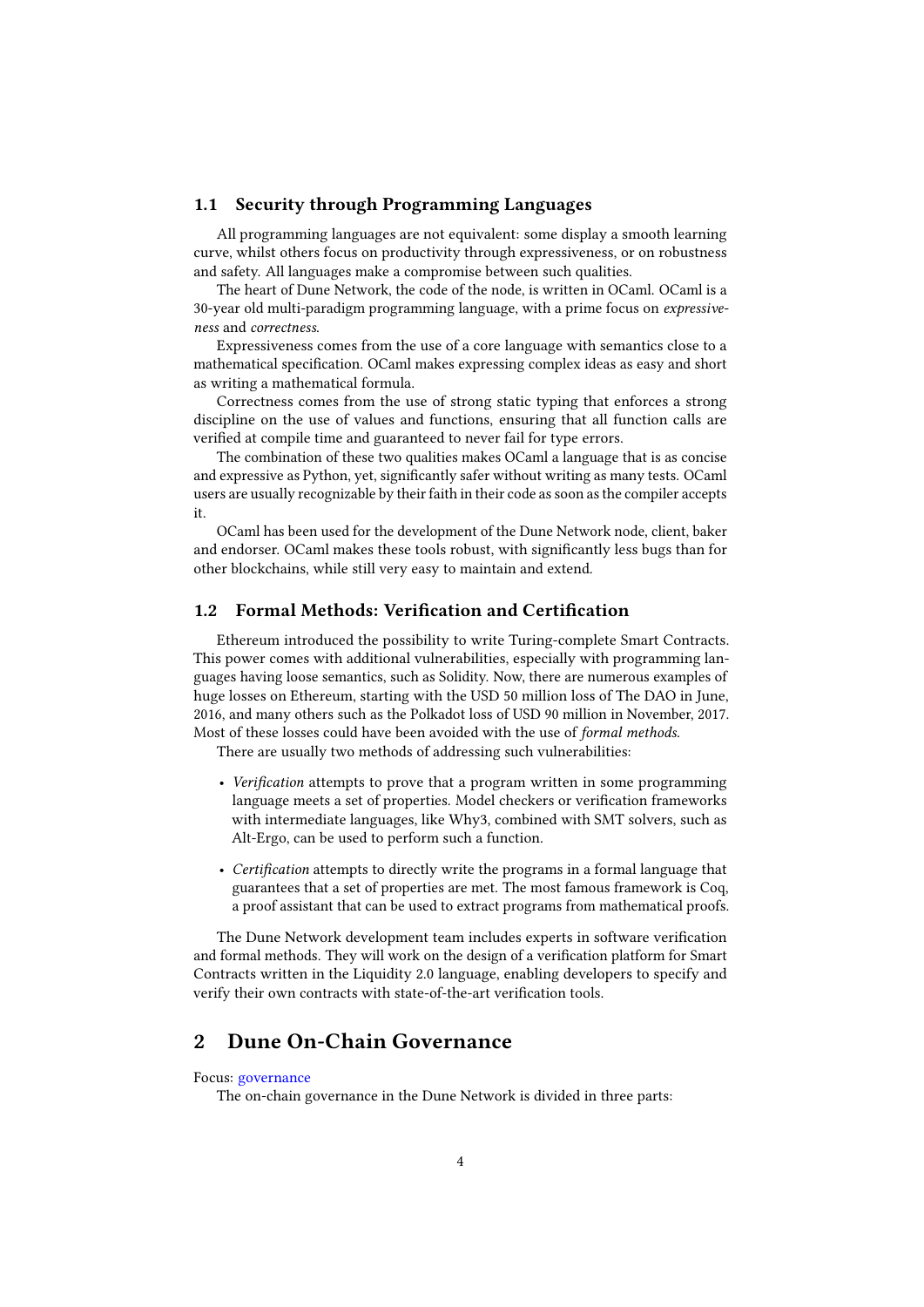- 1. Elections of the Dune Council
- 2. Treasury for Token Grants
- 3. A Referendum System

Although a few blockchains have adopted on-chain governance to amend the software of the blockchain itself, we think this governance model is a misunderstanding of the principles of software development, and open-source software in particular, for several reasons:

- Some software modifications require quick processes, e.g. when fixing bugs or pushing new important features for example. On-chain governance is too slow<sup>3</sup>.
- Elections for software modifications require voters to understand what they are voting for. However, few of them have the skills and the will to analyze in-depth software modifications. Voters tend to blindly follow a few experts.
- Many decisions are taken at other levels, outside of this governance model, and often before software modifications are proposed. Voters may only have the choice between accepting a huge set of modifications, or none of them; however they are not able to choose among them, independently<sup>4</sup>.

For such reasons (and many smaller ones), the Dune Network uses on-chain governance to manage not the software, but the project. This project is led by a group of people, called the Dune Council, taking the decisions on the development of the network. This group is part of the *Dune Foundation* and is elected by stake-holders, akin to a representative democracy.

## <span id="page-4-0"></span>2.1 The Dune Foundation

The Dune Network is managed by the Dune Foundation. The decisions at the Dune Foundation are taken by a representative group, the Dune Council. The Dune Council is elected on-chain by stake-holders of the Dune Network.

The Dune Council is in charge of:

- Formulating a roadmap for the Dune Network development,
- Access rights for developers to the Dune Network's software repository,
- Upgrades to the protocol,
- Deciding which projects in the ecosystem should be funded by direct grants (an on-chain treasury is also in place).

The Dune Foundation was initially funded by investors (Venture Capital). After the initial launch, the Dune Foundation will hold around 4% of the tokens. These tokens will be used to fund the development of the Dune Network and of its ecosystem.

Resultantly, there will be a need to provide a continuous funding of the Foundation the development of the network. Every transaction on the Dune Network will contribute 0.07% of the transaction amount, in the form of a transaction reward, to the

<sup>&</sup>lt;sup>3</sup>Adopting an amendment in Tezos takes about two months... if accepted.

<sup>&</sup>lt;sup>4</sup>In Tezos, there is no other choice for the Babylon amendment, and there was only a small meaningless difference between the 2 Athens amendments.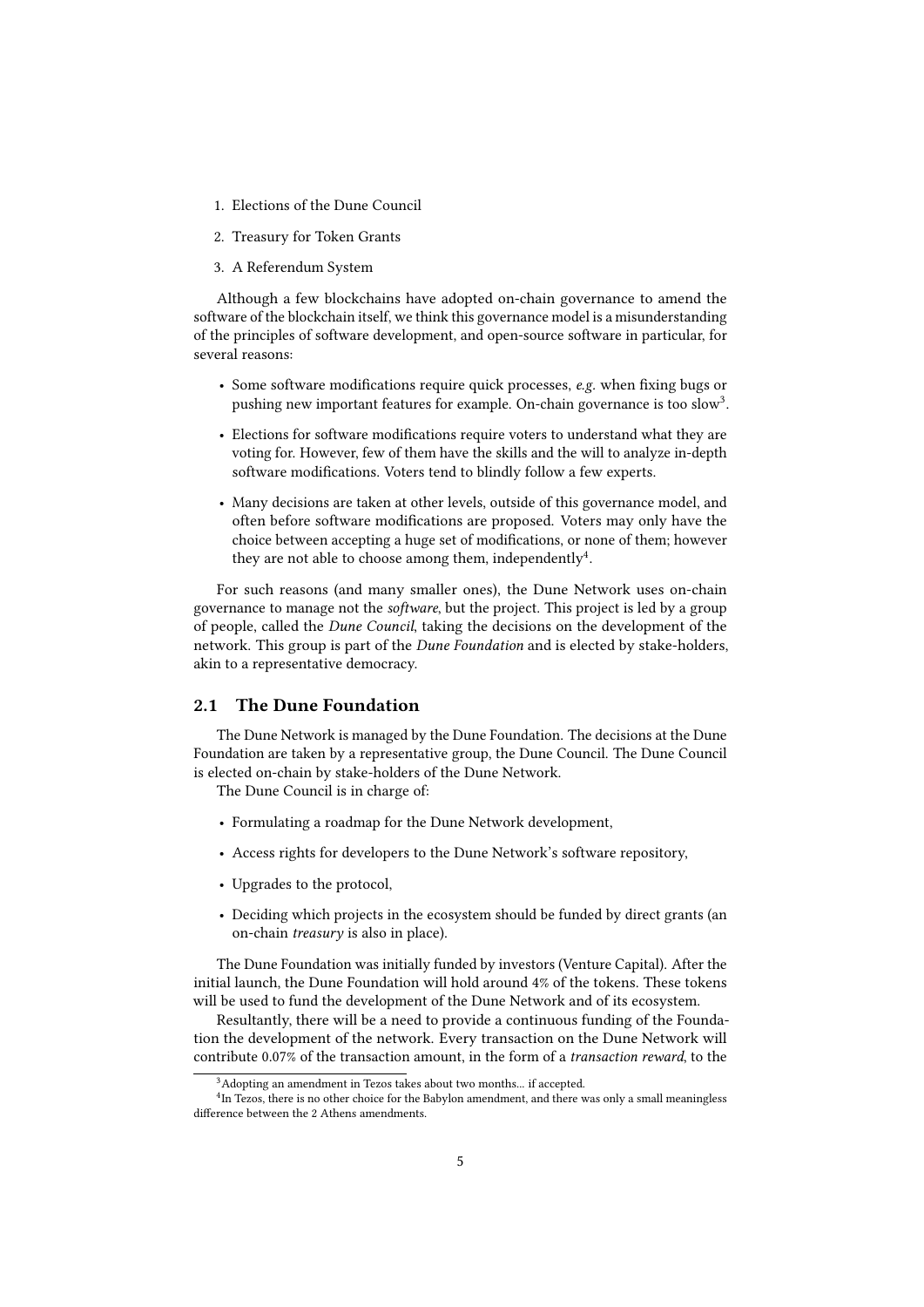Dune Foundation account. This reward is formed by creating new tokens (like,e.g., block rewards), which means it is not a transaction fee. This transaction rewards model makes the development cost of the network scale proportionnally with its use.

At any point in time, restrictions will limit the Dune Foundation to not own more than 25,000,000 tokens (less than 5% of the total supply). No transaction rewards will be credited to the Foundation if this threshold is reached.

The ratio of the transaction rewards may be adjusted by the Dune Council depending on the observed behavior, either, by increasing rewards with a view to source funds needed by the ecosystem, or to decrease to manage inflation.

### <span id="page-5-0"></span>2.2 On-Chain Elections for the Dune Council

The Dune Council will be composed of nine (9) members from the community, divided into five (5) groups:

- Two in the business group
- Two in the technical group
- Two in the marketing group
- Two in the community group
- One in the academic group

The above structure is subject to change in the future, to better adapt to the evolution of Dune Network.

An on-chain governance mechanism will be used to elect members of the Dune Council: two (2) members will be changed every six (6) months. Any member of the community will be able to candidate officially, and the two candidates with the most votes will be elected, as long as a minimal quorum (initially 20%) is reached. Votes are proportional to the number of rolls of tokens, with the same delegation mechanism explained in the Proof-of-Stake section.

A stand-in council will be in place at the beginning of the network, for a period of one year until the first election, expected for September 2020.

## <span id="page-5-1"></span>2.3 Treasury of Token Grants

The Dune Counil will be in charge of deciding which projects are to receive direct grants (funds) from the Dune Foundation.

Additionnally, an on-chain "Community Treasury" will be used to provide token grants to projects. Any project will be able to apply for such a grant; projects garnering the most votes will be chosen.

The Treasury will be formed, in part, by tokens resulting of transaction rewards received by the Dune Foundation and by the tokens directly allocated to the Treasury through the Dune Council.

## <span id="page-5-2"></span>2.4 Referendum System

Protocol changes in the Dune Network software are decided by the Dune Council. The Dune Network provides an on-chain mechanism for token owners to express their opinion on the many decisions that have to be taken in the broad ecosystem that Dune Network is going to become.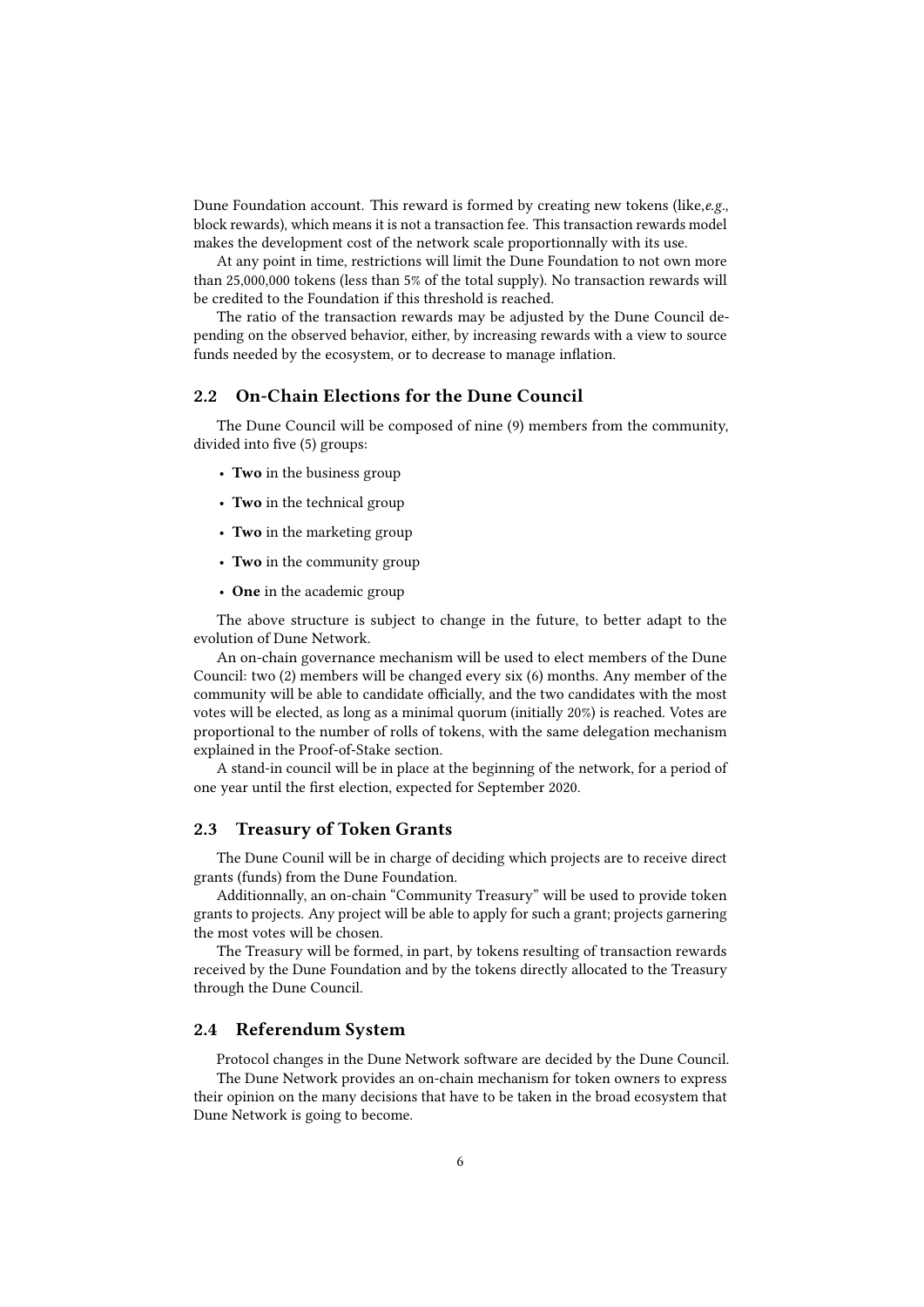A referendum system will be developed to allow Dune's users to submit proposals for consideration. Initially, proposals will be informal (short questions), but we anticipate for them to become more structured with adoption. With time, we anticipate an ecosystem to appear around this referendum system, either to help discuss the proposals in depth or as consistent parties to vote for them.

We also foresee the need at some point to decouple delegates for staking power of validation of blocks in proof-of-stake (and its reward system) from the delegates for staking power of voting, since financial incentives and general opinions may not be both aligned with a single delegate for many people. A token holder may seek to delegate its stake to a particularly-efficient baker for rewards, whilst seeking a different delegate for their vision of the platform's evolution.

## <span id="page-6-0"></span>3 Dune Smart Contract Languages

#### Focus: accessibility, attractivity, safety

The Dune Network aims to become a primary platform for blockchain-based businesses to build on. Applications targeting such a platform usually include one or more smart contracts on the blockchain. The programming languages used to write such contracts suffer a trade-off between expressivity, the ease of development, and safety (and security).

While most blockchains choose of a particular language, or a virtual machine (VM) only few languages can target, the Dune Network removes this trade off by proposing several programming languages by way of built-in support at the protocol level in the blockchain. The goal here is to attract new developers through expressive, yet, less secure Smart Contract languages, while allowing them, with experience, to switch progressively to safer alternatives.

Here, we present Liquidity 2.0, an expressive, yet, safe language, Love, its VM with long-term support in mind, DunePy, an easier target for new developers on Dune, and all legacy languages from the Tezos ecosystem.

## <span id="page-6-1"></span>3.1 Liquidity 2.0

Liquidity 2.0 is an improved and updated version of the Liquidity language, intended to be more powerful, like its ancestry language, OCaml, while still retaining the spirit of its predecessor. Being a strongly typed language, it is type-safe, while retaining conciseness and expressivenes thanks to a custom, static-type inference system. Similar to the Liquidity language, both OCaml and ReasonML (created by Facebook) syntaxes will be available. It adopts most of OCaml's features, as well as Dune-specific extensions, in particular, but not limited to:

- basic datatypes: integers, booleans, strings, amounts, keys, addresses, etc.
- composite datatypes: tuple, records, sums
- collections: lists, sets, maps
- iterators on collections: iter, fold, map
- recursive functions
- multiple entry points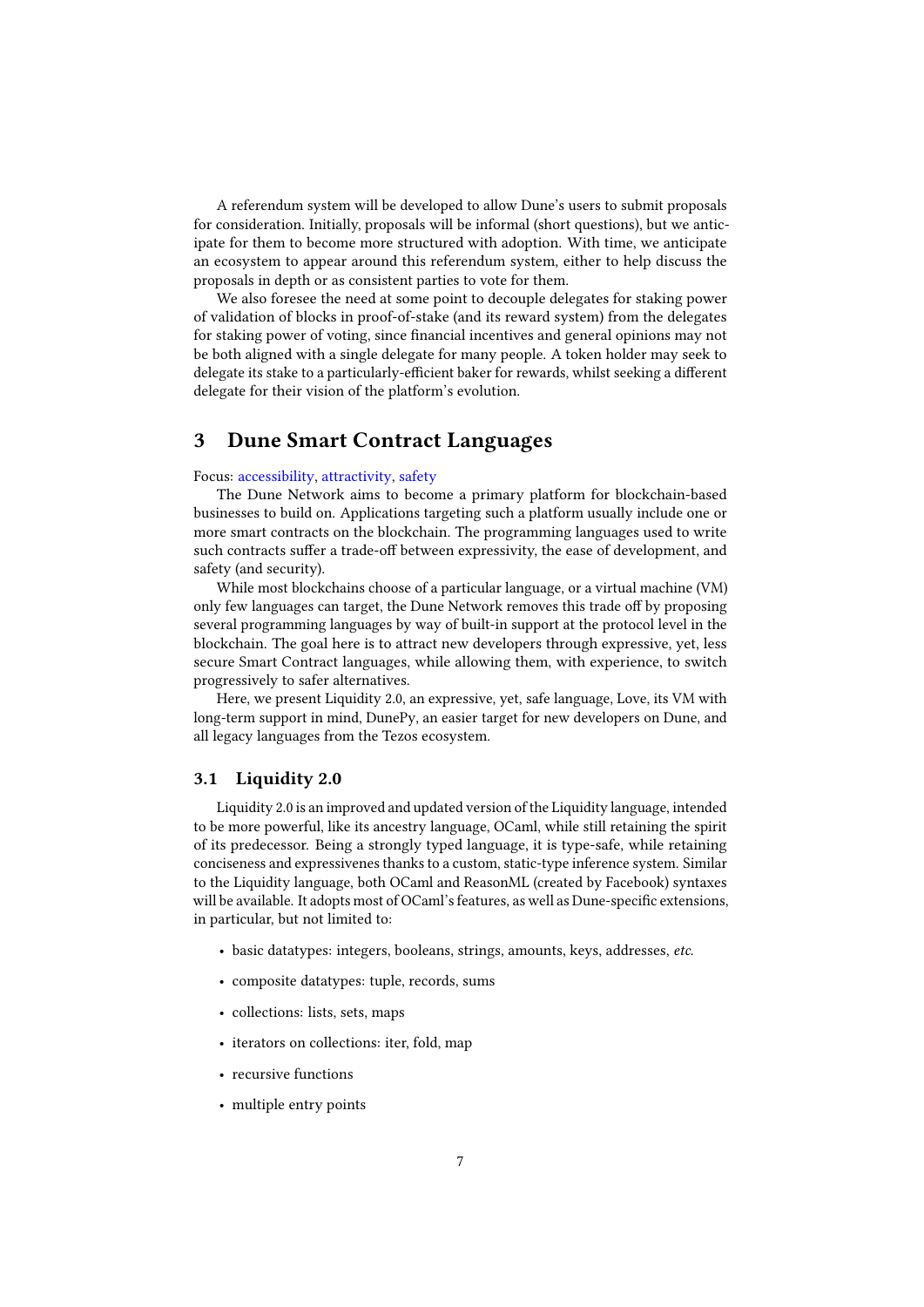- implicit storage through references
- storage accessors
- "library" modules

```
let [@storage] x = ref 0
let [@entry] \text{incr} () = x := !x + 1let [@view] getCount () = !x
```
## Figure 1: Simple Liquidity 2.0 program

Liquidity 2.0 facilitates the writing of contracts with multiple entry points. In addition, it enables the implementation of custom libraries that can be used within other contracts. The Liquidity 2.0 language is designed to be a living language; it will continuously evolve by tracking the most recent state-of-the-art Smart Contracts technologies. A Liquidity 2.0 contract consists of two components: a source code defining the methods of the contract and the signature, specifying the type of each entry point, and each public element.

## <span id="page-7-0"></span>3.2 Love VM — Long Term Support

Love (LOw-level language for Verification and Efficiency) is a coreML language designed to be Dune's main Smart Contract target language. Contracts written in Liquidity 2.0 are stored on the blockchain in this format, interpreted by the Dune nodes. It is intended for Love to become a target language for many other higher-level languages.



Figure 2: Love Integration as an intermediate language for multiple, type-safe, Smart Contract languages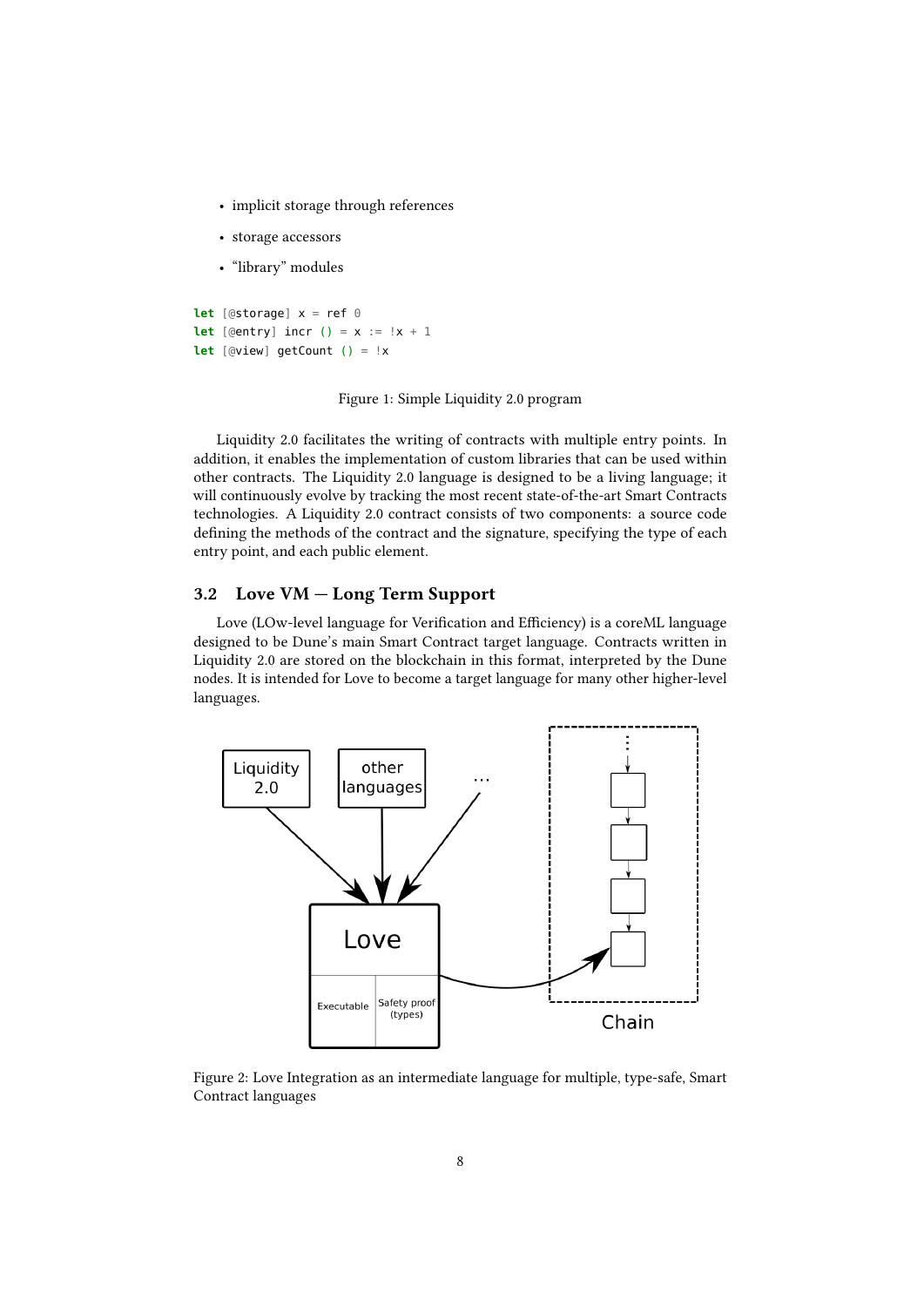Love defines an easily understandable yet complete language from which any highlevel language (Solidity-like, Clarity, etc.) can be compiled to. In particular, it supports all of Yul's instructions, along with many OCaml-specific features. It provides several notable features:

- Safety: Love contracts are guaranteed to be free of many classical bugs, thanks to its strong static typing,
- Performance: Love contracts are executed efficiently, thanks to its high-level interpreter,
- Long Term Support: Love contracts will find unlimited (in time) support through the Dune Network. Other languages on the Dune Network may not always be backward compatible, but Love will always be.

Liquidity 2.0 is coupled with a compiler for Love.

## <span id="page-8-0"></span>3.3 DunePy

DunePy is a Python interpreter embedded in Dune which allows Smart Contracts to be written in Python and to be executed directly on the blockchain. Smart contracts written in DunePy are as simple and readable as standard Python programs. The DunePy environment comes with a library containing specific values and functions for Dune (i.e. cryptography, timestamps, DUN and contract operations, etc.). A simple example of a DunePy program is given in Figure [3.](#page-9-1) To assist programmers in developing safe and secure Python-based Smart Contracts, DunePy offers a programming environment for testing and simulating smart contracts whilst offline.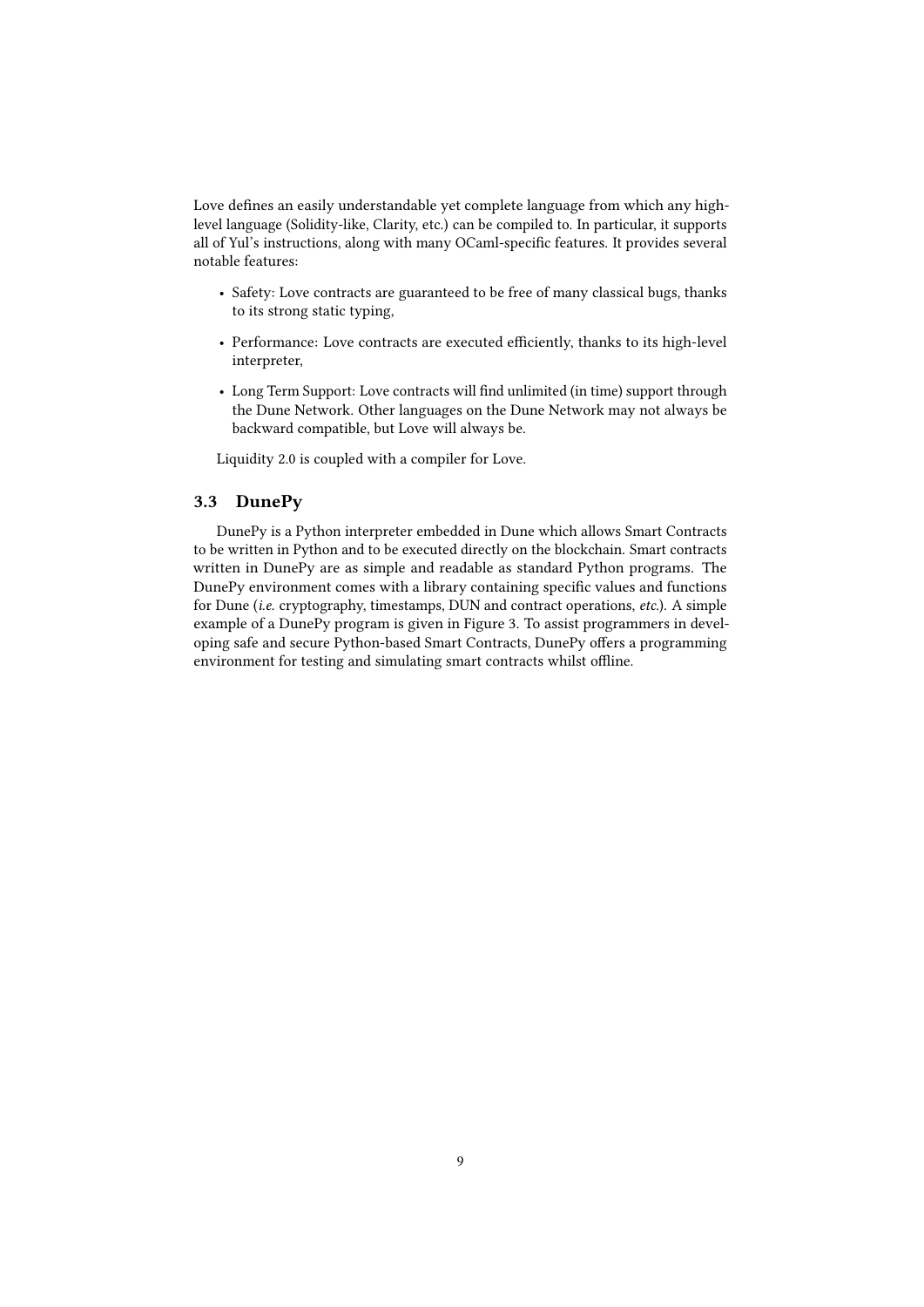```
import Dune
class SimpleAuction:
    def __init__(self, _beneficiary, _biddingTime):
        self.beneficiary = _beneficiary
        self.End = Dune.now + _biddingTimeself.hibid = 0 # highest Bid
        self.PR = {} # Pending Returns
    def bid(self, msg):
        assert Dune.now < self.End, 'Auction has ended'
        assert msg.value > self.hiBid, 'Bid higher'
        assert msg.sender != hiBidder
        self.PR[self.hiBidder] = self.hiBid
        self.hiBidder = msg.sender
        self.hiBid = msg.value
    def withdraw(self, msg):
        assert msg.sender != hiBidder
        assert self.PR[msg.sender] > 0
        amount = self.PR[msg.sender]self.PR[msg.sender] = 0if not Dune.send(msg.sender, amount):
          self.PR[msg.sender] = amount;
           return False
        return True
```
<span id="page-9-1"></span>Figure 3: Simple auction in DunePy

## <span id="page-9-0"></span>3.4 Legacy Languages

Dune will retain the Michelson interpreter from Tezos, through which, it will remain compatible with all languages that target Michelson, in particular:

- Michelson. It is a strongly typed stack language with S-exp syntax. Tezos' Smart Contracts are directly stored in such a format on the blockchain. Although Michelson features well-defined semantics, it is difficult to use and expensive to execute.
- Liquidity 1.0. Liquidity 1.0 is the first high-level language developed on top of Michelson. Available with both, OCaml and ReasonML syntaxes, it features a decompiler to help auditing Michelson programs.
- Ligo and SmartPy. These two recent, high-level languages are being developed within the Tezos ecosystem. Ligo has a Pascal-like syntax and one that is close to Liquidity 1.0, while SmartPy adopts a Python-like syntax; both of which compile to Michelson.

However, developers are encouraged to switch to Love-based languages, so as to take advantage of its expressiveness, efficiency and long-term support.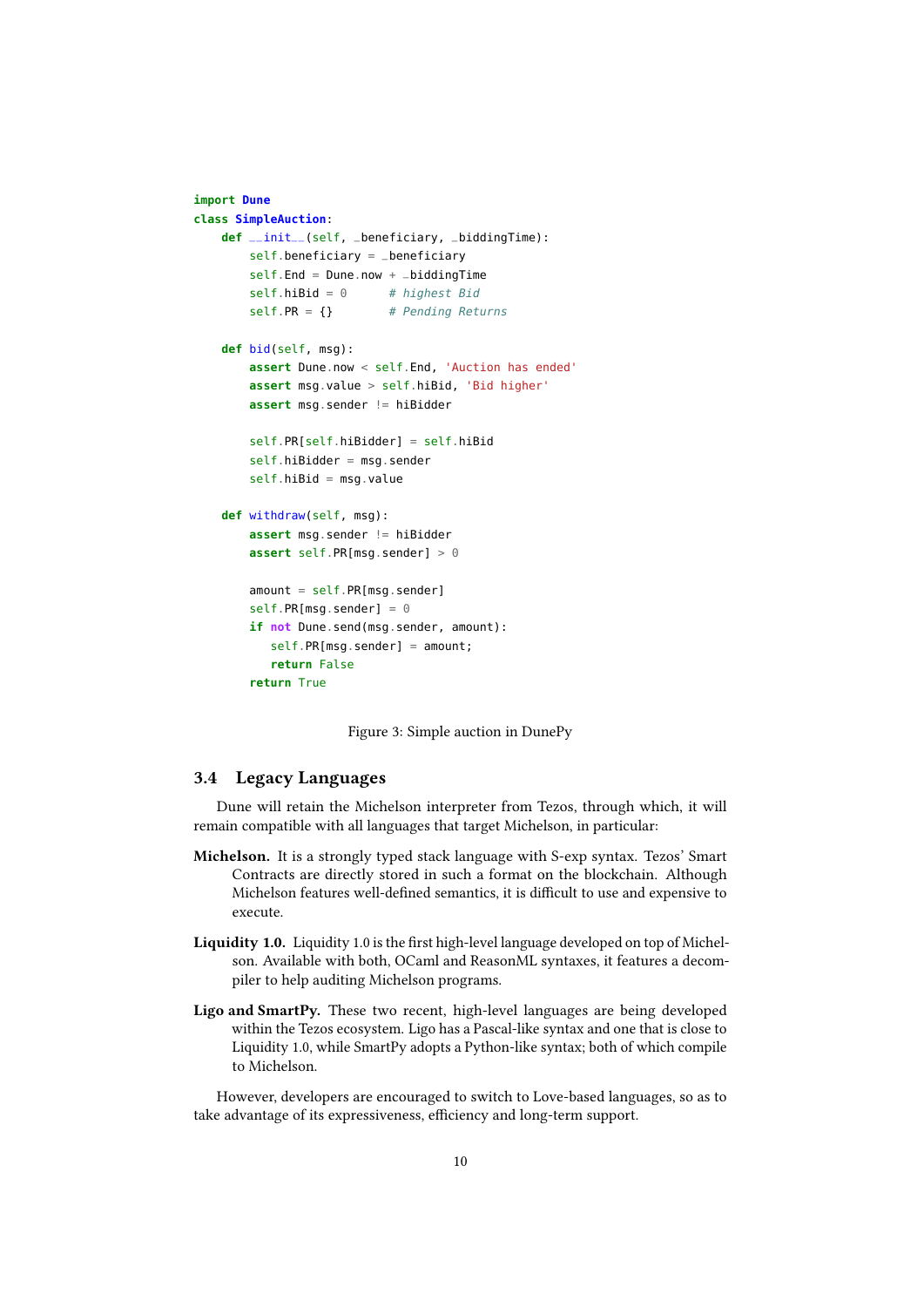Tooling for formal verification of Love programs are on the medium-term roadmap of the Dune Network.

## <span id="page-10-0"></span>4 Dune DUN Token and Tezos Airdrop

#### Focus: accessibility

Dune Network's mainnet uses a token called DUN.

## <span id="page-10-1"></span>4.1 Initial Supply

An initial supply of 850 million DUNs has been pre-allocated when the network was created, on June 24, 2019.

The initial supply is divided into the following categories:

- 23,169,200 DUNs: Dune Foundation (2.7%)
- 48,360,000 DUNs: Development Team (5.7%)
- 40,300,000 DUNs: Business Team (4.8%)
- 40,300,000 DUNs: Investors (4.8%)

Foundation Devs

 $\bar{{\rm B} \bar{{\rm u}}}$  Business

• 697,871,000 DUNs not affected  $(82.1\%)$  Unaffected

The network configuration halts reward generation until the public release, in September 2019.The tokens allocated to the Development and Business teams are contractually locked until September 2020.

### <span id="page-10-2"></span>4.2 Tezos Airdrop

At the beginning of September, Dune will airdrop DUN tokens to Tezos-holding addresses, to create an extended set of potential users, given the expressed interest of the Tezos community in Dune's technology.

The airdrop will be performed as follows:

- A snapshot of all Tezos accounts will be taken at block number 600,000 of the Tezos mainnet. This block is expected to be baked around Sep 7-8, 2019.
- A curation will be executed on the snapshot:
	- All tokens held in originated accounts (KT-) will be moved to their associated manager account (tz-);
	- All tokens held in accounts with a balance below 100 XTZ will be burnt;
	- All tokens detained by the Tezos Foundation and associated parties will be burnt, to prevent malicious use<sup>5</sup>.
- In the days after the snapshot, the accounts of the curated snapshot will be credited on Dune Network. The commitments (Tezos ICO accounts not yet activated) will be injected, too;

<sup>&</sup>lt;sup>5</sup>We reserve the right to remove any account from the airdrop that threatens to cause disruptions to the network.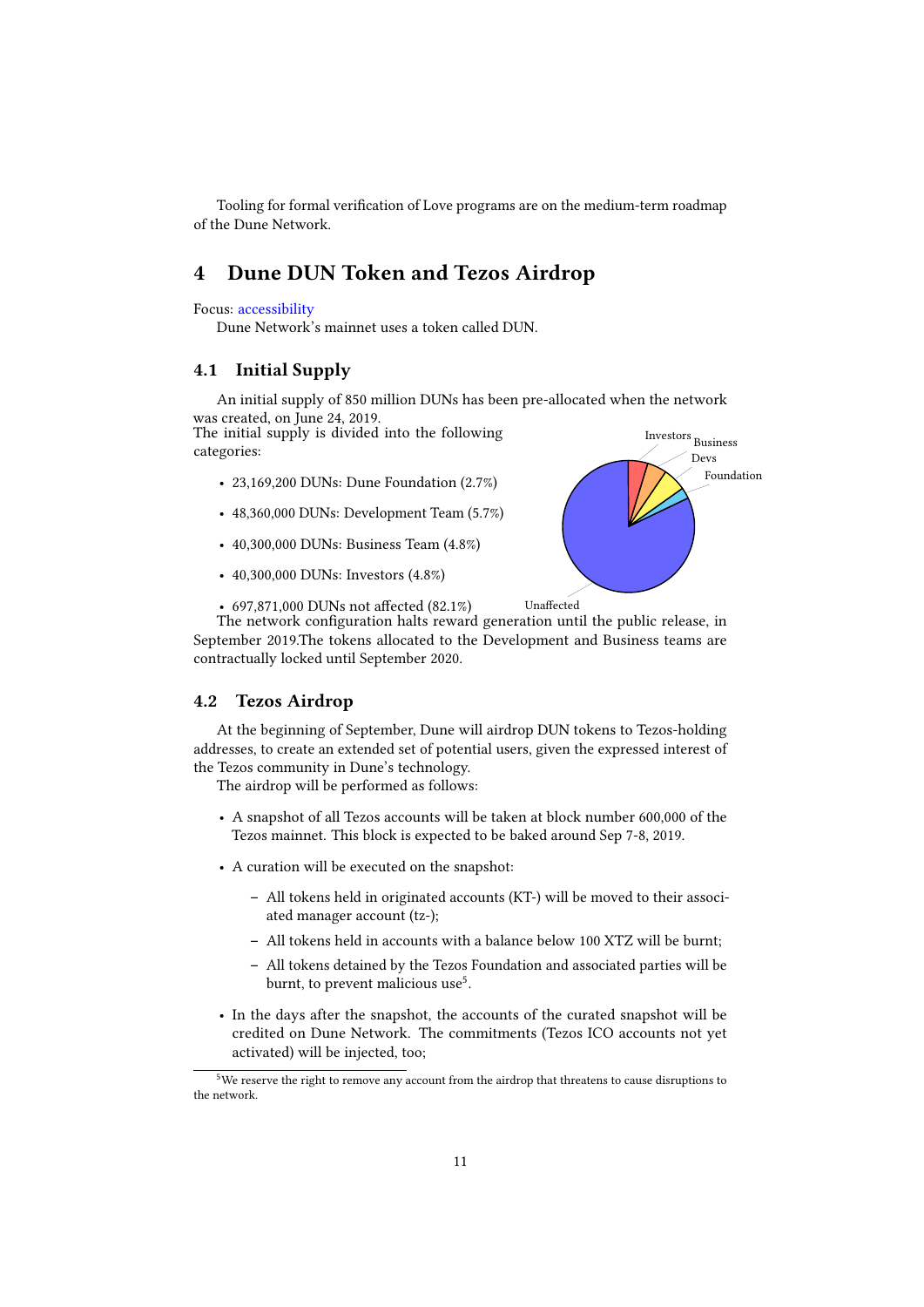- All DUN tokens not allocated during the snapshot will be moved to specific contracts for the validator program. Such contracts will inhibit token movement, rendering the tokens as burnt with respect to the circulating supply. These tokens will be staked via blockchain validators chosen by the Dune Foundation, to improve the stability and resilience of the network;
- Once the airdrop has been completed, the platform will launch to the community via a public announcement, with a view to deter blind speculation of Tezos' XTZ.

Expected supply after the airdrop: 806 millions DUNs

- 23,169,200 DUNs: Dune Foundation (4.5%)
- 48,360,000 DUNs: Development Team (6%)
- 40,300,000 DUNs: Business Team (4.8%)
- 40,300,000 DUNs: Investors (4.8%)
- 653,870,800 DUNs: Tezos accounts (79.5%)
- 44,000,200 DUNs: Validators Program



Early stakers and validators will hold approximately 25% of the network's baking power during the first months. This kernel, Dune anticipates, will be sufficient to keep the network stable and live, with a maximal block time of 4 minutes between blocks assuming a pessimistic outlook, and 1 minute with a more realistic and optimistic view.

## <span id="page-11-0"></span>5 Dune Performance and Management

The Dune Network aims to become one of the most distributed blockchains. Distribution is a cornerstone of censorship resilience. We expect to have several hundreds of nodes running across the globe.

Dune Network currently implements three storage strategies for nodes:

- Light nodes or Rolling nodes are nodes that store only the most recent blocks, to be able to reply to queries on the current state and validate new blocks limiting resource utilization;
- Full nodes are nodes that store all of the blocks, but keep only the most recent computed states. Such nodes only reply to queries on the current state, whilst holding a complete copy of the blockchain;
- Archive nodes are nodes that store all of the blocks and all states. They are able to reply to queries at any level of the blockchain's history. These nodes are typically used by block explorers and other data analysis websites.

Although such storage strategies can be effective at reducing storage for most nodes at the beginning, Dune Network will also implement a new storage format, called Ironmin, that reduces storage by several orders of magnitude compared to the initial Tezos software, and improve performance of computation at similar levels.

Dune Network will also assist validators in securing their infrastructure. In particular, signing proxies will allow bakers to replicate their keys on multiple hardware wallets, making their infrastructure more resilient to network and electrical failures.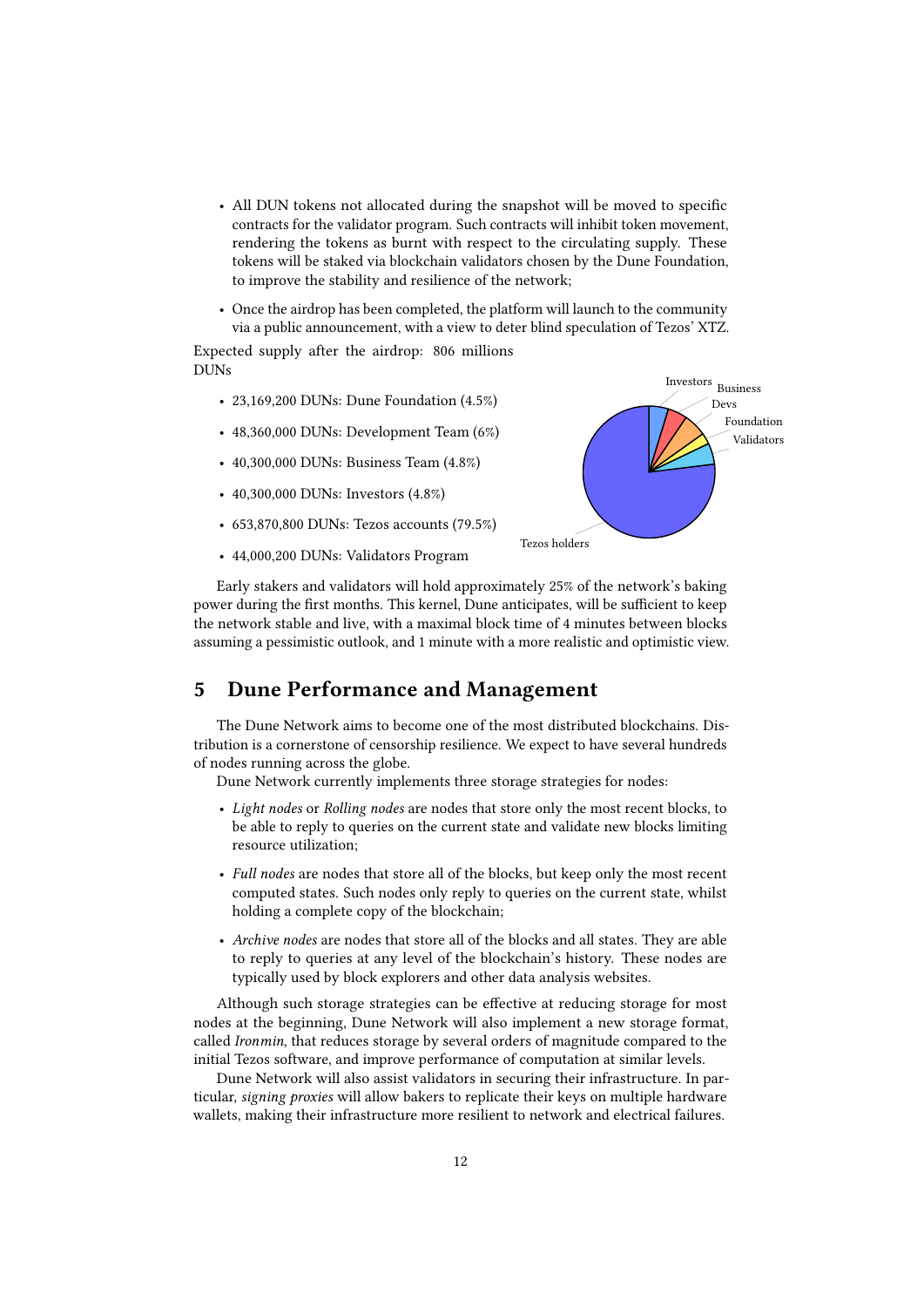## <span id="page-12-0"></span>6 Dune Subtokens and Standard Contracts

#### Focus: accessibility, attractivity

Dune Network aims at being used to incorporate other (sub-)tokens in addition to DUN. Such (sub-)tokens will require some level of standardization within the ecosystem, in particular, the interface and storage of their Smart Contracts. Ideally, such contracts should be easy to interact with, from within the blockchain (from other Smart Contracts) and from outside (block explorers, dApps and other tools).

Dune Network will work on the standardization of these Smart Contracts from the beginning, providing, both, standard interfaces and open-source implementations for these contracts in a public repository.

Dune Network will offer avenues to ease the deployment and use of such subtokens. In particular, Dune Network will enable interactions and transactions of sub-tokens without any need to hold DUN tokens – the Smart Contract can pay for fees with their own supply – something that is impossible in most other blockchains.

## <span id="page-12-1"></span>6.1 Preliminary Proposed Standard

The node and protocol of the Dune Network already supports Michelson as a Smart Contract programming language, and Liquidity as a high-level, human readable,  $language<sup>6</sup>$ .

The Dune Network does not consider other tokens as first class citizens of the blockchain; the platform and its ecosystem will have full support from the core developers, so that anyone can seamlessly create and use their own tokens.

We have already designed and reviewed a proposed standard for creating fungible tokens on the Dune Network. This standard is similar, in many ways, to the ERC20 standard<sup>7</sup> on Ethereum.

The standard below describes an interface (or contract signature in Liquidity), composed of entry points that must be implemented by any contract that follows the standard.

```
contract type Token = sig
```

```
type storage
```

```
val%entry transfer : address * nat -> _
val%entry approve : address * nat * nat -> _
val%entry transferFrom : address * address * nat -> _
(* ------------- Storage access from outside ------------- *)
contract type BalanceForwarder = sig
 type storage
 val%entry main : nat -> _
end
val%entry balanceOf : address * BalanceForwarder.instance -> _
contract type AllowanceForwarder = sig
  type storage
 val%entry main : nat * nat -> _
```
6 <http://liquidity-lang.org>

<sup>7</sup> <https://github.com/ethereum/EIPs/blob/master/EIPS/eip-20.md>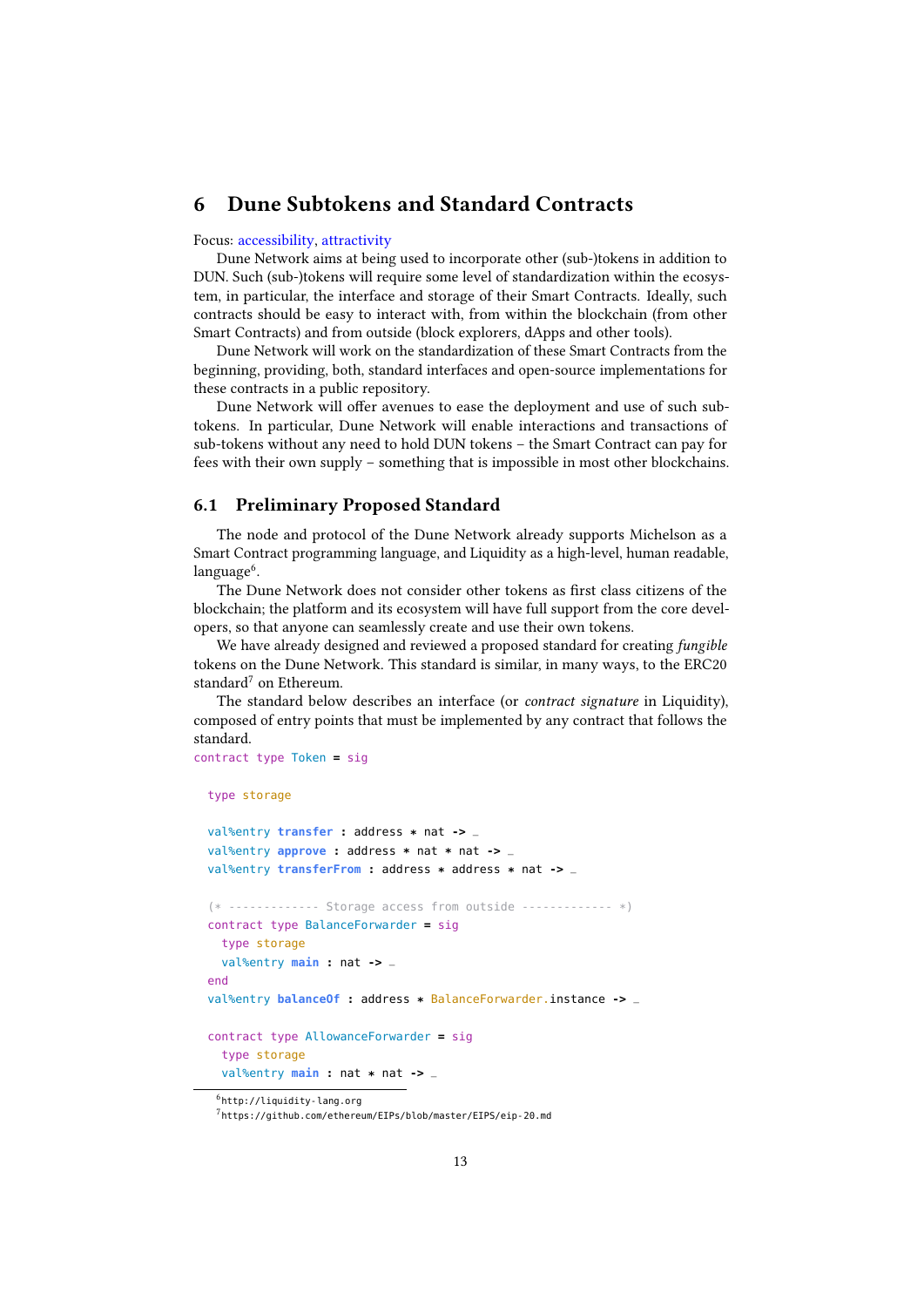```
let%entry allowance : address * address * AllowanceForwarder.instance -> _
```
end

end

### **transfer**

A call to transfer (dest, amount) transfers amount of tokens from the account of the sender (i.e. Current.sender ()) to dest. This call must fail if the sender's account does not hold enough tokens to transfer.

#### **approve**

A call to approve (spender, old\_amount, new\_amount) allows spender to spend up to new\_amount of tokens from the account of the sender (i.e. Current.sender ()). This call must fail if the new\_amount is non zero and the old\_amount is different from the previous allowance (this is made to prevent double spending from allowance).

#### **transferFrom**

A call to transfer (origin, dest, amount) transfers amount of tokens from the account of origin to dest. This call must fail if the sender  $(i.e.$  Current. sender ()) is not allowed to spend from origin or if its allowance is less than amount.

#### **balanceOf** and **allowance**

These are getter entry-points that do not modify (within their call, but not the forwarder contract) the storage/state.

balanceOf (addr, forwarder) forwards the current balance of addr to the contract forwarder. Typically, a forwarder contract is deployed for each outside contract C that wants to interact with this token contract, and their only use is to forward a value to a specific entry point of C.

Similarly, allowance (addr, origin, forwarder) forwards the current allowance of addr on the origin account together with the balance of origin's full account contract to the contract forwarder.

### <span id="page-13-0"></span>6.1.1 Future Token Standards

The above proposed token standard is already useful for implementing cryptocurrencies, tokenization of some assets, etc. We want to propose and implement other standards for non-fungible tokens, such as Ethereum's ERC-721 or generic interfaces for multiple tokens like ERC-1155. Such token standards will launch in a second phase with input from the community and developers.

#### <span id="page-13-1"></span>6.1.2 Standard in Liquidity 2.0

The new Smart Contract language Liquidity 2.0, is more flexible, efficient and easier to use; it is simpler to implement a token contract with it. In particular, it does not suffer from the same limitations as Michelson, which Liquidity inherits.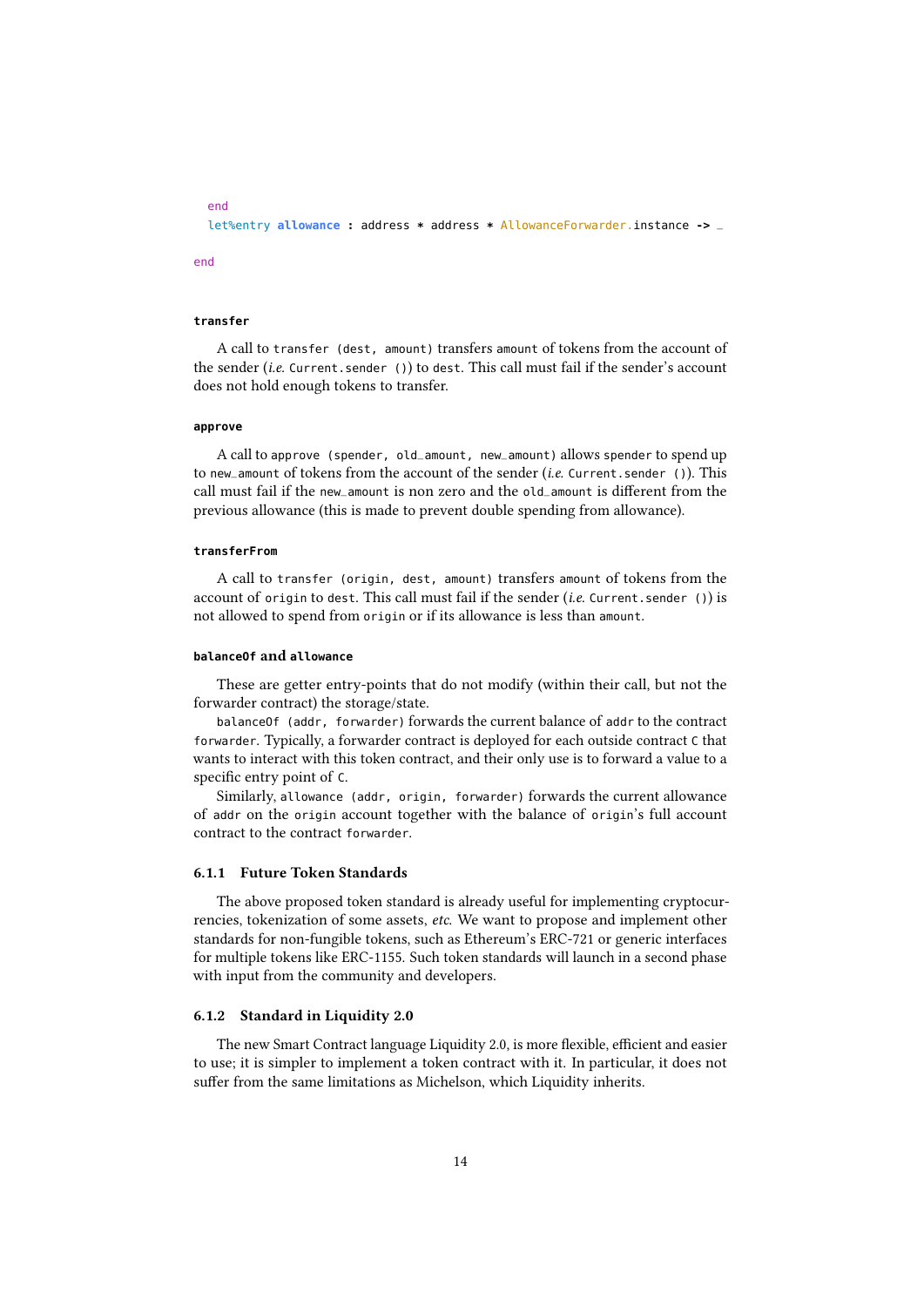One feature, which makes writing a token contract simpler, is the possibility to define and use pure functions. The following signature describes this standard in the syntax of Liquidity 2.0 contract type Token **=** sig

```
val[@init] init : 'a -> unit
val[@entry] transfer : address -> nat -> unit
val[@entry] approve : address -> nat -> nat -> unit
val[@entry] transferFrom : address -> address -> nat -> unit
val[@view] balanceOf : address -> nat
val[@view] allowance : address -> nat * nat
```
end

The Dune Network will ensuring compatibility of interfaces, for both, the Liquidity and the Liquidity 2.0 versions of the standard from a user perspective.

## <span id="page-14-0"></span>6.2 Modular Standards

In addition to sub-tokens, there are already some (but few) very common patterns and use cases, in decentralized computation platforms, that can benefit from standardization. We aim to make each of these standards self-contained and composable by restricting each interface to encapsulate features for a single functionality. Subtyping at the contract signature level means that implementation for several standards can be combined to form larger smart contracts.

We briefly describe, in this section, some of the standards that we envision for the decentralized application platform Dune.

#### Tokens

We have already described an interface for a fungible token standard. There are several kinds of tokens that can be implemented using Smart Contracts, each of which offering specific utility.

#### **KYC**

Recent regulatory advancements surrounding cryptocurrencies and blockchain technology have pushed increasingly more platforms and services to require their users to undergo a Know Your Customer (KYC) process. The regulatory measure consists of essentially in verifying identities, subsequently, tying such records to electronic records on/off-chain. Most platforms offer various levels of KYC, varying in layered documental criteria, limiting the user in access as per their respective KYC approval.

When these records are reflected on-chain, dApps and other Smart Contracts can have access to this information.

### Bond Issuance and Fundraising

Fundraising has recently become realistically-viable, with recent successes of ICOs in the cryptocurrency space. Interestingly, fundraising, and more particularly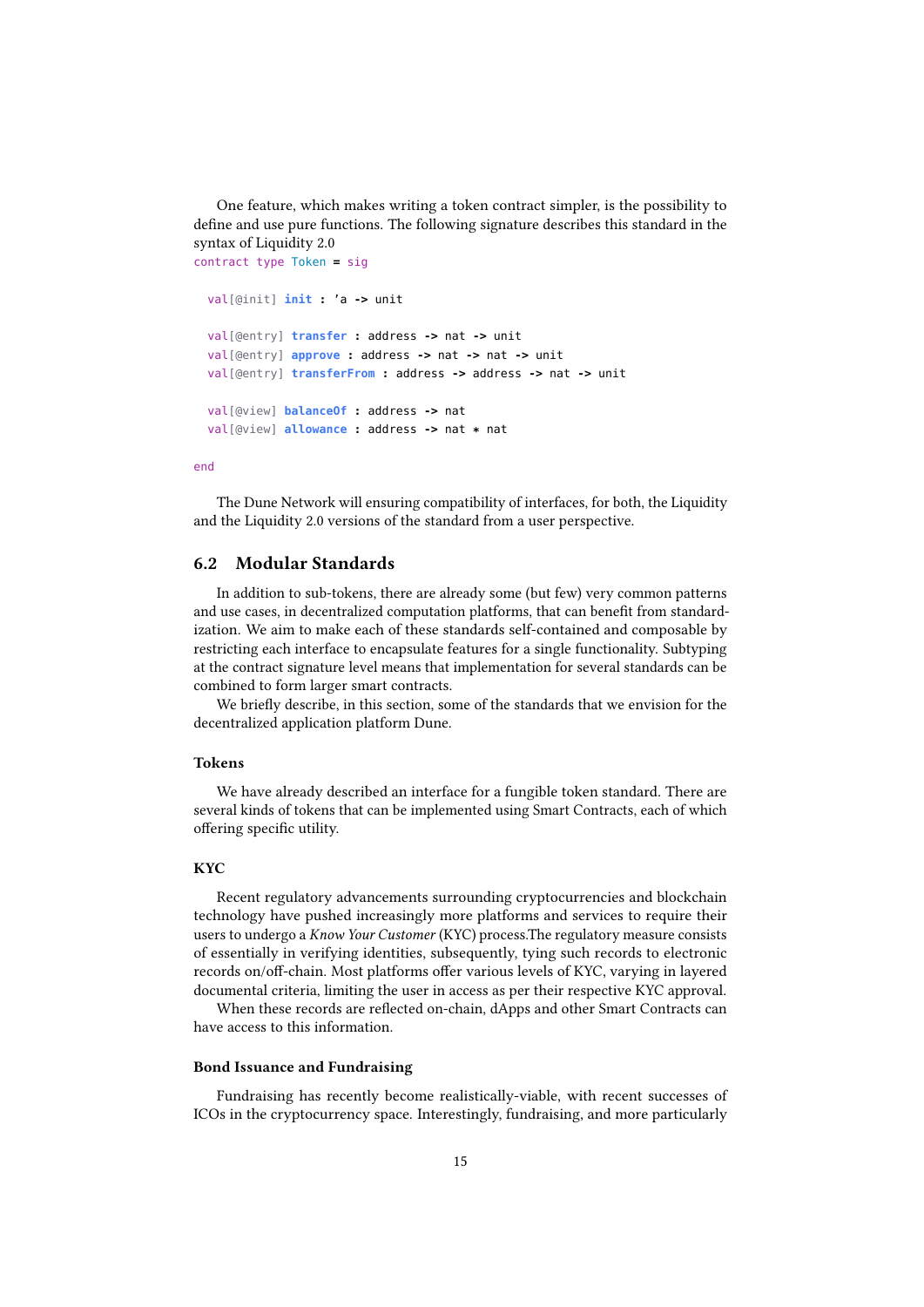crowdfunding, is also a popular financial tool in a diverse array of communities (including technology, art, healthcare, charitable organizations, etc.). Blockchains provide ways to set up these kinds of initiatives in a completely decentralized fashion (although not everything necessarily needs or benets from decentralization), so having standards can lower to barrier to entry for anyone who wishes to set-up or take part in a fundraising campaign.

The major difference between the issuance of bonds and fundraising is that bonds typically entails a reward through coupon payment or interests, granted periodically. Bonds are tradable; they can also be seen as tokens representing financial assets that render debt rights. Standardizing interfaces for such assets is exciting as it allows for smoother interoperability for exchanges and greater liquidity.

### Voting

Be it fundraising platforms, asset tokens, or bonds, participants (i.e., token holders) often need to reach consensus on certain aspects (evolution, governance, ...). Some of these consensuses can be achieved via voting.

An election generally follows the same pattern (vote proposition, voting phase, votes tallying, and finally, acting on the vote results). Some votes, have several rounds, where the action is starting a subsequent election. Not all elections can take place on a decentralized blockchain, for instance, situations where anonymity is important, or where voting power cannot be enforced by the chain. It is, nonetheless, a powerful tool which can be deployed in many cases.

An implementation of the Voting standard can usually be combined with a token contract, tying voting power to ownership of tokens. It is common procedure to first create a snapshot of the voting power which can in turn be represented with a temporary sub-token – this means that voting power can be transferred.

```
contract type Vote = sig
 type storage
 val%entry createVote :
   string (* name *) *
   timestamp (* start_date *) *
   timestamp (* end_date *) *
   nat (* min_quorum *) *
   (string, unit -> operation list) map (* actions *) -> _
 val%entry vote : string (* vote_name *) * string (* vote_choice *) -> _
 val%entry tallyVote : string (* vote_name *) -> _
end
```
#### **createVote**

A call to createVote (name, start\_date, end\_date, min\_quorum, actions) initializes a new vote on the contract which happens between start\_date and end\_date. actions is a map from choices to lambdas (i.e. continuations).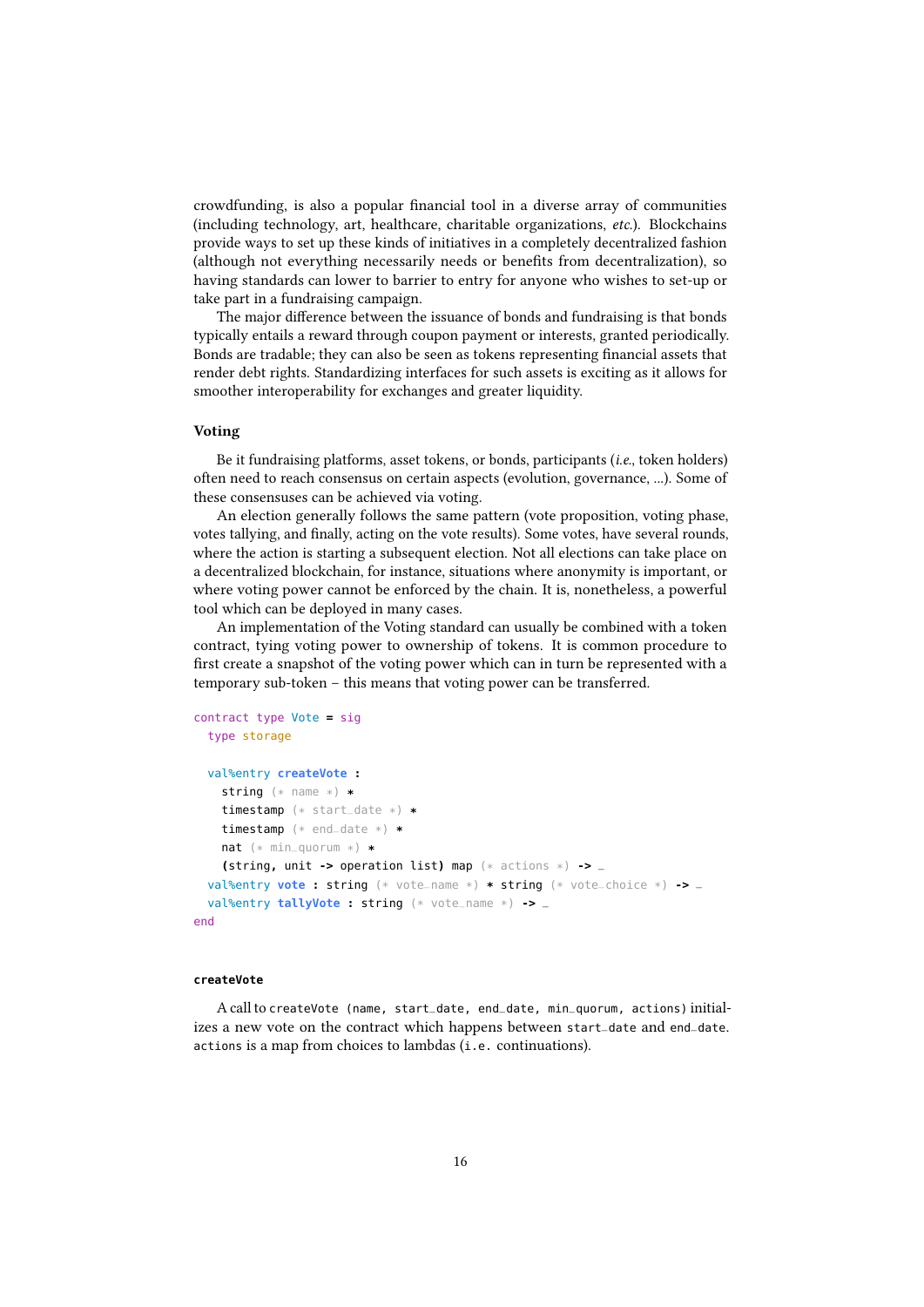#### **vote**

The vote entry point can be called by anyone, simply, specializing the ongoing vote in which the caller wants to take part and his/her choice. Depending on the voting mechanism in place, this call can fail if the person has already voted.

#### **tallyVote**

When tallyVote is called (with the name of the vote), the winning choice is decided and the corresponding action (the *lambda*) is executed. Depending on the voting mechanism in place, this call can fail if there is a draw. In all cases, the ongoing vote is removed.

## <span id="page-16-0"></span>6.3 Integration with Wallets, Block Explorers and dApps

The Dune Foundation will ensure smooth integration of token standards. Tokens that follow the predefined standard will be transferable using traditional Dune wallets (i.e., these wallets will hold tokens). Block explorers will identify transfers of subtokens, balances, etc.

The Dune Wallet, as well as the official explorer, DunScan, will support all current and future token standards.

## <span id="page-16-1"></span>6.4 Smart Contract Fees

A major factor that hinders adoption of sub-tokens that are developed on top of other smart contract platforms, such as Tezos and Ethereum, is the need to hold the platform's native cryptocurrency to cover any transfer expenses (which are subject to price fluctuations).

There are various solutions to this problem. Some of which are unsatisfactory; for instance, paying transaction fees in amounts of sub-tokens is a sub-par solution as this reduces the utility of the base cryptocurrency token and thus compromises on the security of the Network. We propose for the token smart contract to pay for the fees, effectively rendering interactions with it free for all users. This is an attractive feature for dApps developers as they can be sure that Dune will not get in the way of their platform. The aforementioned mechanism is implemented programmatically by Smart Contract (the contract decides on the fees payable for a particular call); any such expensed fees can be recovered (in e.g., sub-token amounts), should the developer facilitate the option via the contract.

## <span id="page-16-2"></span>7 Dune's Proof-of-Stake Consensus Algorithm

#### Focus: safety, governance

Dune Network uses the same consensus algorithm, Emmy+, as inherited from its Tezos codebase.

Emmy+ is a Liquid Delegated Proof-of-Stake consensus: in Emmy+, token owners are responsible for creating new blocks on the blockchain. This action is called *baking* in Tezos' terminology. They are also responsible for endorsing the blocks created by other bakers. We encompass both of these actions into the generic term of validating blocks on the network.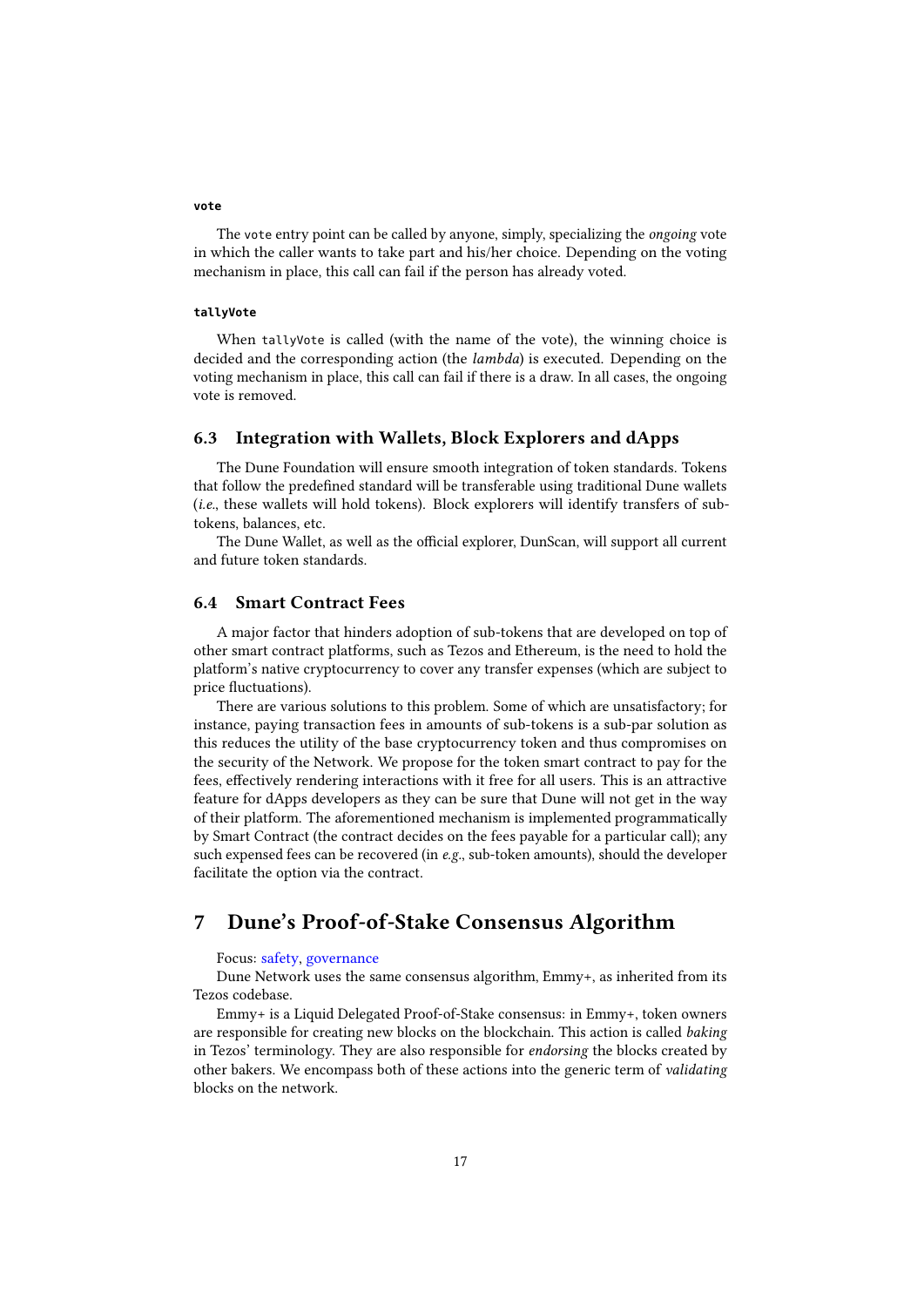Precisely, for Dune Network, as for Tezos, at every block, a seed is used to generate an infinite list of bakers for the next block and a small set of endorsers (currently 32). The list of bakers gives an order on baking rights, called priority, that allows them to bake a new block after a short delay: the baker at priority 0 can bake a new block one minute after the preceding block; the baker at priority 1 will have to wait a short while longer, and so on.

The protocol takes *stake* into account to determine the bakers and endorsers: tokens are gathered in groups of 10,000 DUN, in what is called a roll. The more rolls a baker has, the more likely he/she is to be chosen for baking or endorsing.

Bakers and endorsers are rewarded if they perform well. A reward is granted for every baked block and for every endorsement that is added to the blockchain. Fees also are earned by bakers. However, they are punished for any wrong-doing: bakers are required to offer a collateral; should any rules be violated, namely, double-baking or double-endorsing, penalties will be applied to the deposited funds. Overall, the rewards create an annual inflation, currently, set at a rate of 5%, approximately, per year.

All of these mechanisms offer a high guarantee against malicious actors forking a long enough chain with a view to conduct malicious actions; all participants are incentivised to follow the chain with the most staking power behind it, represented by the *fitness* of the chain.

Finally, validating requires some infrastructure: validators need to run their own nodes in a secured location to protect their cryptographic keys. Stake-holders may not be interested in supporting such an infrastructure. Also, their token holdings may be insufficient to qualify for a full roll. In such cases, Emmy+ allows them to delegate their tokens to other validators. Such delegations are usually done under some off-chain contract, whereby, the delegate will proportionally-share staking rewards to the token holders in return for the additional staking power.

## <span id="page-17-0"></span>8 Dune Ecosystem

Focus: accessibility, attractivity, Safety

The Dune Network is based on Tezos' software: it is backward-compatible with Tezos; it expands on its predecessor's technology to offer superior features. Dune Network inherits ecosystem: hardware and software wallets, baking software, compilers and interoperability libraries.

The additionnal features primarily focus on accessibility: new powerful and easier to use smart contract languages, a simpler and more realistic governance model, fee-less Smart Contracts, etc.

## <span id="page-17-1"></span>8.1 Explorer and Wallets

Dune Network features a complete ecosystem around its blockchain, including:

- DunScan (<https://dunscan.io/>) is a complete block explorer, developed by OCamlPro for Dune Network. It provides an intuitive interface for validators to understand the protocol and the performance of their baker.
- Dune Documentation (<https://docs.dune.network/>) is a common hub to gather all relevant documentation on Dune Network, for both end users, validators and application developers.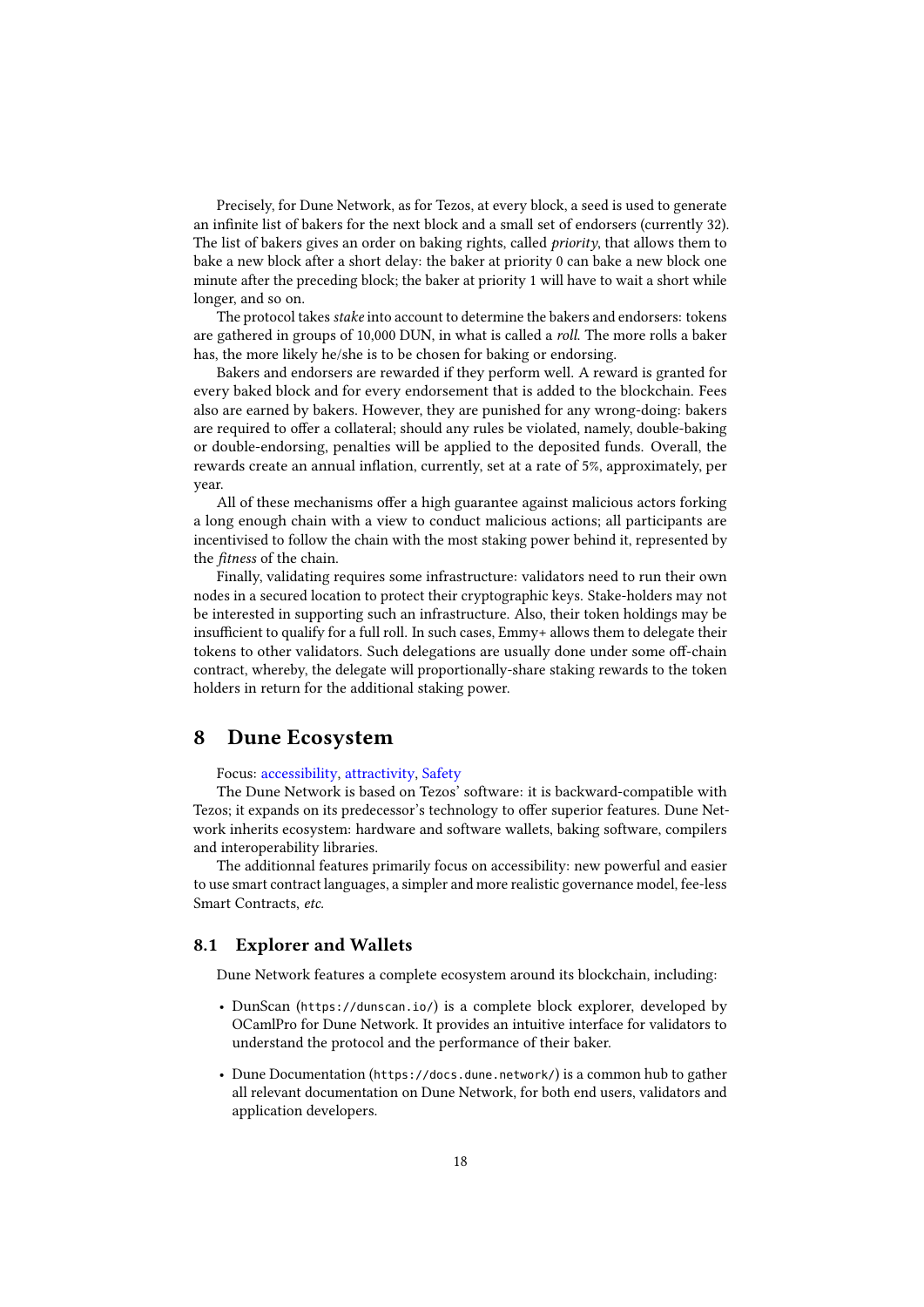- Dune wallet (<https://wallet.dune.network/>) is a web wallet that interacts with public and private nodes to perform transactions on the network.
- Dune Ledger App (<https://ledger-app.dune.network/>) is an application for the hardware wallet, Ledger Nano S. A hardware wallet is essential to protect cryptographic keys.
- Dune Metal (<https://metal.dune.network/>) is an extension of Google Chrome and Firefox that manages cryptographic keys and sign transactions for dApps on the Dune Network.
- Dune Testnet allows developers to test their applications on a full-featured test network and create Testnet accounts using a Faucet ([https://faucet.dune.](https://faucet.dune.network/) [network/](https://faucet.dune.network/)).

## <span id="page-18-0"></span>8.2 Bakers and Dapps

Validators are an essential part of the Dune Network. To help them set up nodes and bakers, Dune Network provides several tools:

- Dune Baker Hub (<https://baker-hub.dune.network>) offers resources to support the set up of a fully-secured baker on the Dune Network.
- Dune Snapshots (<https://snapshots.dune.network>) provides snapshots to initiate fully functional nodes in minutes.

From the foundations of the projects architectural plan, our developers have built dApps to understand the challenges arising in doing so. Consequently, we already have a few of them deployed on the Dune Network:

- DrawIt (<https://dapps.dune.network/draw-it/>) is a very simple dApp that enables the user to draw a picture stored on the blockchain; it's displayed on <https://dunscan.io/>
- Notarize (<https://dapps.dune.network/notarize/>) is a notarization tool; it allows users to record their ownership of documents and scales to hundreds of notarization acts per second.
- Okkad (<https://dapps.dune.network/okkad/>) is a stable-coin contract that allows owners of the stable-coin to automatically convert their coins from and to fiat currencies.

## <span id="page-18-1"></span>8.3 Tezos Legacy

The Dune Network contains part of Tezos open-source software under the MIT license, with extensions and modifications under the GPLv3 license, the free-software license officially recommended by the Free Software Foundation. As a consequence, most of the tools developed for Tezos should work without modification to interact with the kernel of Dune Network. Only specific, identified, features of Dune Network (new smart contract languages, new RPCs, etc.) will not be directly compatible. In particular, all tooling developed around the Michelson languages, such as contracts certified with Mi-Cho-Coq can be used without alteration with Dune Network.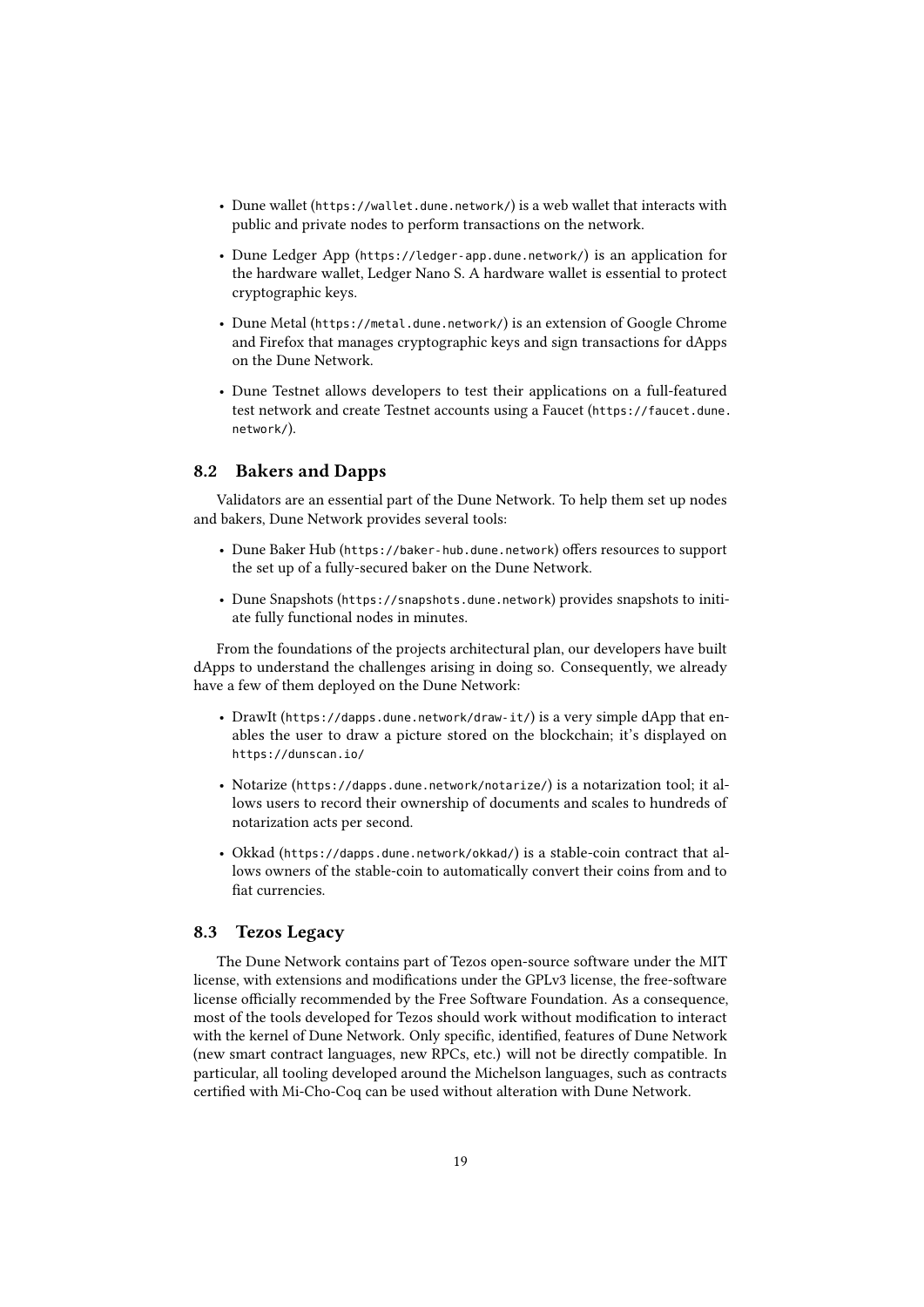### <span id="page-19-0"></span>8.4 Dune Validator Program

#### Focus: accessibility

The Dune Foundation will launch a Validator Program to facilitate onboarding projects and bakers onto the Dune Network.

After the airdrop of September 2019, the DUN supply will be around 805 million DUNs. 850 million DUNs were initially allocated in June 2019, all of which won't contribute towards the actual supply. Tokens that are not allocated during the airdrop will be transferred to specific smart contracts, the Validator Contracts. Tokens on Validator Contracts are locked forever. They are, by definition, not part of the circulating supply. Instead, Validator Contracts can be delegated to Validators, as per the Validator Program. Each Validator Contract has a balance of 900,000 DUNs.

Within the Validator Program, a project or a baker can apply for a Validator Contracts delegation. If granted, the grantee will commit to keep 100,000 DUNs on a baker account for at least the duration of the grant (one year, subject to change). For the duration of the grant, the grantee will be delegated 900,000 DUNs. As a consequence, the grantee can expect a baking reward of about 50,000 DUNs following a year.

The validator program will be used to support several kinds of grantees:

- Public Delegators: the Validator Program guarantees a minimal delegation to bootstrap their activity;
- Community Projects: the Validator Program expects such projects to install a baker, offering the corresponding rewards allowing for both supporting the project and giving it voting power with respect to the evolution of the Dune Network;
- Companies: the Validator Program offers companies a means of connecting with the Dune ecosystem, a first step towards understanding how the Dune Network functions, and some visibility (on DunScan for example);

## <span id="page-19-1"></span>9 Dune Development Team

Dune's development team is a group of nine highly-skilled software developers, most of whom, hold PhDs in Computer Science, heavily-experienced with OCaml the language in which Dune's node is developed.

The team has a long experience in the sphere of blockchain technology, and in particular the Tezos project, on which Dune is based. As former staff of OCamlPro, they were previously involved in the development of Tezos' prototype. Since 2017, the team has participated in improving the node for the launch of Tezos' mainnet in 2018, and in the development of Irontez, a dedicated version of Tezos for private deployments.

The team has been deeply involved in the Tezos ecosystem, developing the TzScan project, a popular Tezos block explorer on which DunScan is based, and the Liquidity project, the most popular Smart Contract language on top of Michelson. Furthermore the team has also worked on several projects targeting Tezos as a platform for their dApps. Many improvements in Dune are born out of this experience.